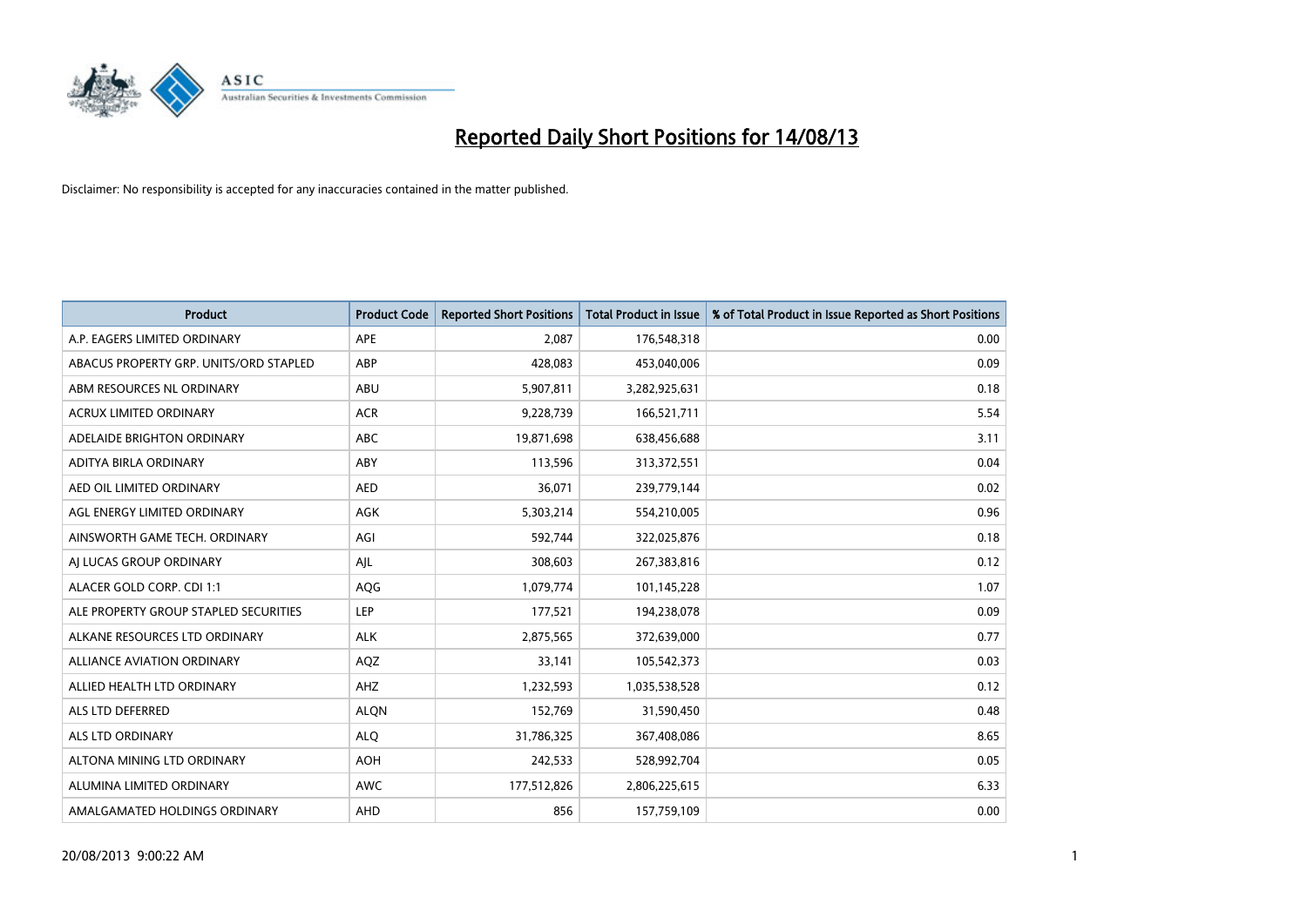

| <b>Product</b>                          | <b>Product Code</b> | <b>Reported Short Positions</b> | <b>Total Product in Issue</b> | % of Total Product in Issue Reported as Short Positions |
|-----------------------------------------|---------------------|---------------------------------|-------------------------------|---------------------------------------------------------|
| AMCOM TELECOMM, ORDINARY                | AMM                 | 1,049,637                       | 244,557,101                   | 0.43                                                    |
| AMCOR LIMITED ORDINARY                  | AMC                 | 3,526,519                       | 1,206,684,923                 | 0.29                                                    |
| AMP LIMITED ORDINARY                    | AMP                 | 23,465,586                      | 2,944,564,649                 | 0.80                                                    |
| AMPELLA MINING ORDINARY                 | <b>AMX</b>          | 640,082                         | 248,000,493                   | 0.26                                                    |
| ANGLOGOLD ASHANTI CDI 5:1               | AGG                 | $\mathbf{1}$                    | 89,207,765                    | 0.00                                                    |
| ANSELL LIMITED ORDINARY                 | <b>ANN</b>          | 10,044,022                      | 130,617,963                   | 7.69                                                    |
| ANTARES ENERGY LTD ORDINARY             | AZZ                 | 392,400                         | 255,000,000                   | 0.15                                                    |
| ANZ BANKING GRP LTD ORDINARY            | ANZ                 | 13,238,337                      | 2,743,569,323                 | 0.48                                                    |
| APA GROUP STAPLED SECURITIES            | APA                 | 11,510,891                      | 835,750,807                   | 1.38                                                    |
| APN NEWS & MEDIA ORDINARY               | <b>APN</b>          | 19,081,257                      | 661,526,586                   | 2.88                                                    |
| AQUARIUS PLATINUM. ORDINARY             | AQP                 | 7,478,677                       | 486,851,336                   | 1.54                                                    |
| AQUILA RESOURCES ORDINARY               | <b>AQA</b>          | 15,044,531                      | 411,804,442                   | 3.65                                                    |
| ARAFURA RESOURCE LTD ORDINARY           | <b>ARU</b>          | 8,367                           | 441,270,644                   | 0.00                                                    |
| ARB CORPORATION ORDINARY                | ARP                 | 803,205                         | 72,481,302                    | 1.11                                                    |
| ARDENT LEISURE GROUP STAPLED SECURITIES | AAD                 | 3,100,183                       | 397,803,987                   | 0.78                                                    |
| ARENA REIT ORDINARY UNITS               | <b>ARF</b>          | 1,091,670                       | 206,342,963                   | 0.53                                                    |
| ARISTOCRAT LEISURE ORDINARY             | ALL                 | 8,931,081                       | 551,418,047                   | 1.62                                                    |
| ARRIUM LTD ORDINARY                     | ARI                 | 35,792,282                      | 1,355,433,903                 | 2.64                                                    |
| ASCIANO LIMITED ORDINARY                | <b>AIO</b>          | 20,492,161                      | 975,385,664                   | 2.10                                                    |
| ASG GROUP LIMITED ORDINARY              | ASZ                 | 1,165,785                       | 206,720,839                   | 0.56                                                    |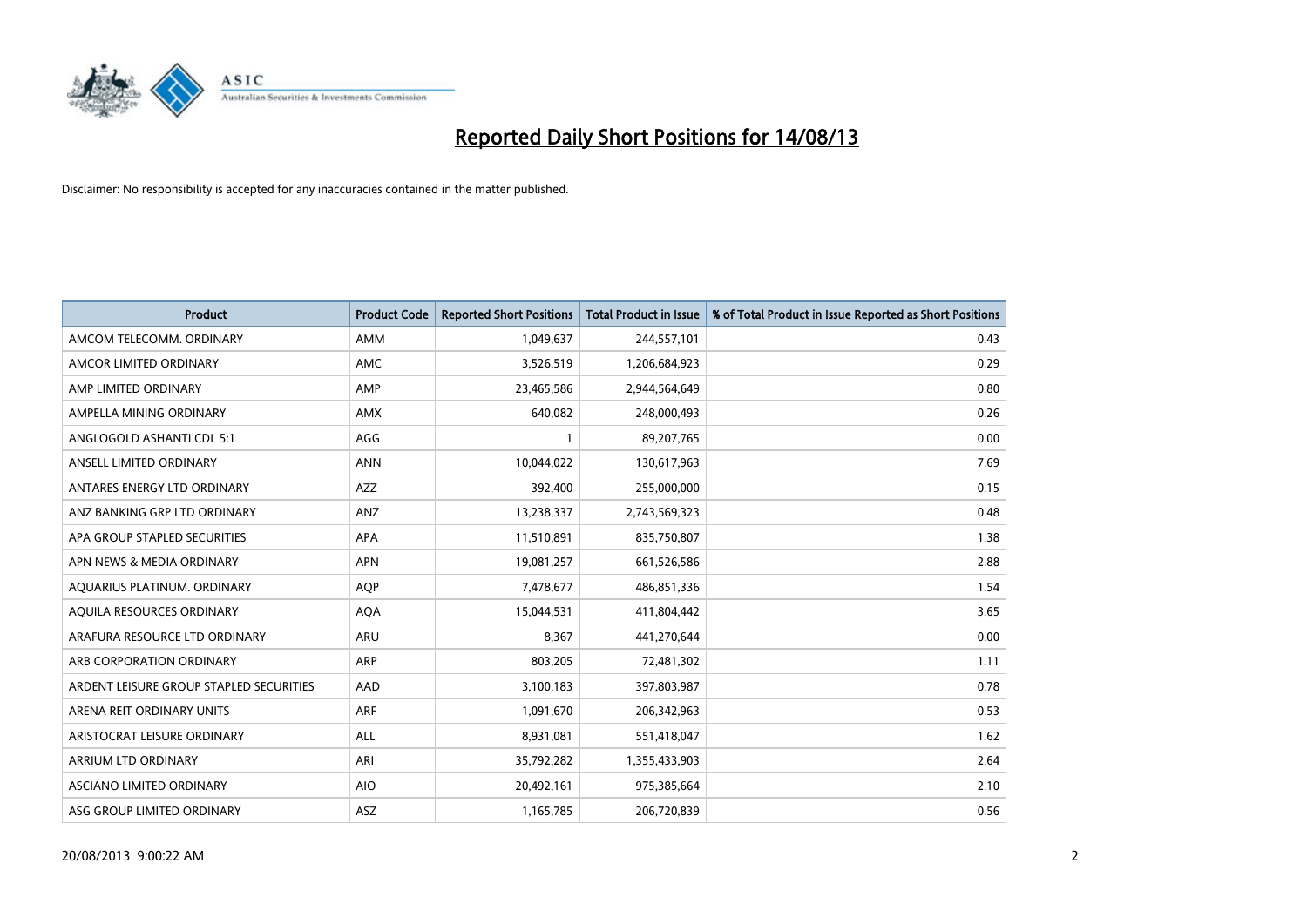

| Product                                   | <b>Product Code</b> | <b>Reported Short Positions</b> | <b>Total Product in Issue</b> | % of Total Product in Issue Reported as Short Positions |
|-------------------------------------------|---------------------|---------------------------------|-------------------------------|---------------------------------------------------------|
| ASPEN GROUP ORD/UNITS STAPLED             | <b>APZ</b>          | 390,476                         | 1,192,665,422                 | 0.03                                                    |
| ASTRO JAP PROP GROUP STAPLED US PROHIBIT. | AJA                 | 12,413                          | 67,211,752                    | 0.02                                                    |
| ASX LIMITED ORDINARY                      | <b>ASX</b>          | 2,071,236                       | 193,595,162                   | 1.07                                                    |
| ATLAS IRON LIMITED ORDINARY               | <b>AGO</b>          | 40,547,722                      | 909,718,409                   | 4.46                                                    |
| AUCKLAND INTERNATION ORDINARY             | AIA                 | 35                              | 1,322,564,489                 | 0.00                                                    |
| <b>AURIZON HOLDINGS LTD ORDINARY</b>      | AZJ                 | 2,084,513                       | 2,137,284,503                 | 0.10                                                    |
| <b>AURORA OIL &amp; GAS ORDINARY</b>      | <b>AUT</b>          | 5,784,205                       | 448,785,778                   | 1.29                                                    |
| <b>AUSDRILL LIMITED ORDINARY</b>          | <b>ASL</b>          | 21,564,513                      | 312,277,224                   | 6.91                                                    |
| AUSENCO LIMITED ORDINARY                  | AAX                 | 1,529,436                       | 123,527,574                   | 1.24                                                    |
| <b>AUSTAL LIMITED ORDINARY</b>            | ASB                 | 566,464                         | 346,007,639                   | 0.16                                                    |
| AUSTBROKERS HOLDINGS ORDINARY             | <b>AUB</b>          | 7,394                           | 58,148,980                    | 0.01                                                    |
| AUSTIN ENGINEERING ORDINARY               | ANG                 | 298,071                         | 73,164,403                    | 0.41                                                    |
| AUSTRALAND PROPERTY STAPLED SECURITY      | <b>ALZ</b>          | 1,187,804                       | 578,324,670                   | 0.21                                                    |
| AUSTRALIAN AGRICULT, ORDINARY             | AAC                 | 2,981,078                       | 313,113,358                   | 0.95                                                    |
| AUSTRALIAN INFR LTD ORDINARY              | <b>AIX</b>          | 76,125                          | 620,733,944                   | 0.01                                                    |
| AUSTRALIAN PHARM. ORDINARY                | API                 | 139,089                         | 488,115,883                   | 0.03                                                    |
| AUTOMOTIVE HOLDINGS ORDINARY              | AHE                 | 431,485                         | 260,579,682                   | 0.17                                                    |
| AVJENNINGS LIMITED ORDINARY               | <b>AVJ</b>          | 2,169,947                       | 384,423,851                   | 0.56                                                    |
| AWE LIMITED ORDINARY                      | AWE                 | 1,380,134                       | 522,116,985                   | 0.26                                                    |
| BANDANNA ENERGY ORDINARY                  | <b>BND</b>          | 22,978,738                      | 528,481,199                   | 4.35                                                    |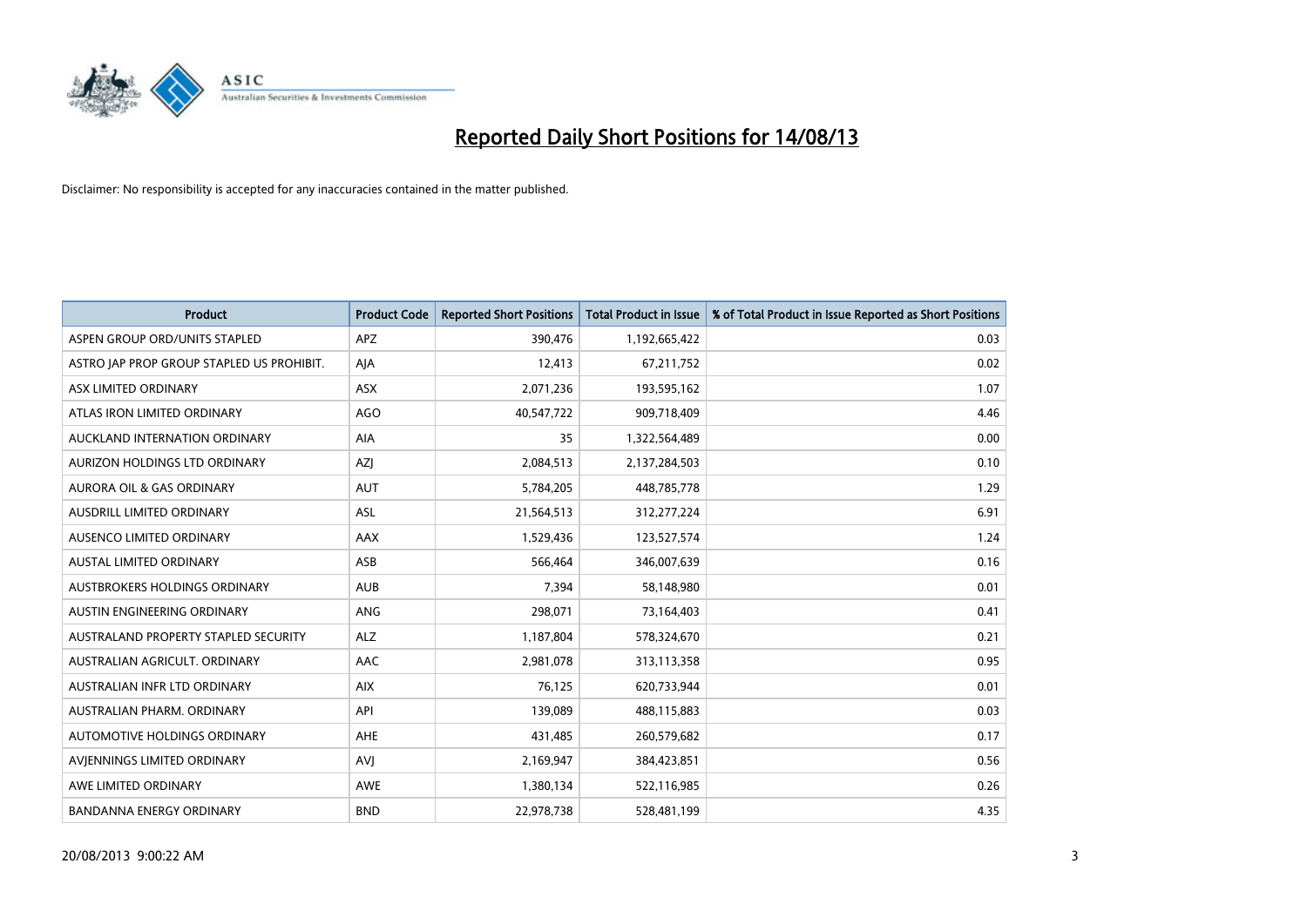

| <b>Product</b>                         | <b>Product Code</b> | <b>Reported Short Positions</b> | <b>Total Product in Issue</b> | % of Total Product in Issue Reported as Short Positions |
|----------------------------------------|---------------------|---------------------------------|-------------------------------|---------------------------------------------------------|
| BANK OF QUEENSLAND. ORDINARY           | <b>BOQ</b>          | 6,785,007                       | 319,809,993                   | 2.12                                                    |
| <b>BASE RES LIMITED ORDINARY</b>       | <b>BSE</b>          | 3,751,250                       | 561,840,029                   | 0.67                                                    |
| BATHURST RES NZ LTD ORDINARY           | <b>BRL</b>          | 43,690,660                      | 699,247,997                   | 6.25                                                    |
| <b>BC IRON LIMITED ORDINARY</b>        | BCI                 | 528,343                         | 123,453,630                   | 0.43                                                    |
| BEACH ENERGY LIMITED ORDINARY          | <b>BPT</b>          | 23,472,381                      | 1,269,399,183                 | 1.85                                                    |
| BEADELL RESOURCE LTD ORDINARY          | <b>BDR</b>          | 54,646,019                      | 788,277,280                   | 6.93                                                    |
| <b>BEGA CHEESE LTD ORDINARY</b>        | <b>BGA</b>          | 4,344                           | 151,866,050                   | 0.00                                                    |
| BENDIGO AND ADELAIDE ORDINARY          | <b>BEN</b>          | 12,451,982                      | 407,213,324                   | 3.06                                                    |
| BERKELEY RESOURCES ORDINARY            | <b>BKY</b>          | 588,351                         | 179,393,323                   | 0.33                                                    |
| <b>BHP BILLITON LIMITED ORDINARY</b>   | <b>BHP</b>          | 11,544,791                      | 3,211,691,105                 | 0.36                                                    |
| <b>BILLABONG ORDINARY</b>              | <b>BBG</b>          | 17,806,820                      | 478,944,292                   | 3.72                                                    |
| <b>BLACKMORES LIMITED ORDINARY</b>     | <b>BKL</b>          | 6,056                           | 16,973,764                    | 0.04                                                    |
| BLACKTHORN RESOURCES ORD US PROHIBITED | <b>BTR</b>          | 245,167                         | 164,285,950                   | 0.15                                                    |
| <b>BLUESCOPE STEEL LTD ORDINARY</b>    | <b>BSL</b>          | 3,009,597                       | 558,733,728                   | 0.54                                                    |
| <b>BOART LONGYEAR ORDINARY</b>         | <b>BLY</b>          | 42,064,234                      | 461,163,412                   | 9.12                                                    |
| BORAL LIMITED. ORDINARY                | <b>BLD</b>          | 56,290,159                      | 774,000,641                   | 7.27                                                    |
| <b>BRADKEN LIMITED ORDINARY</b>        | <b>BKN</b>          | 15,785,209                      | 169,240,662                   | 9.33                                                    |
| <b>BRAMBLES LIMITED ORDINARY</b>       | <b>BXB</b>          | 2,307,648                       | 1,557,435,403                 | 0.15                                                    |
| BREVILLE GROUP LTD ORDINARY            | <b>BRG</b>          | 5,937,764                       | 130,095,322                   | 4.56                                                    |
| BRICKWORKS LIMITED ORDINARY            | <b>BKW</b>          | 23,522                          | 147,818,132                   | 0.02                                                    |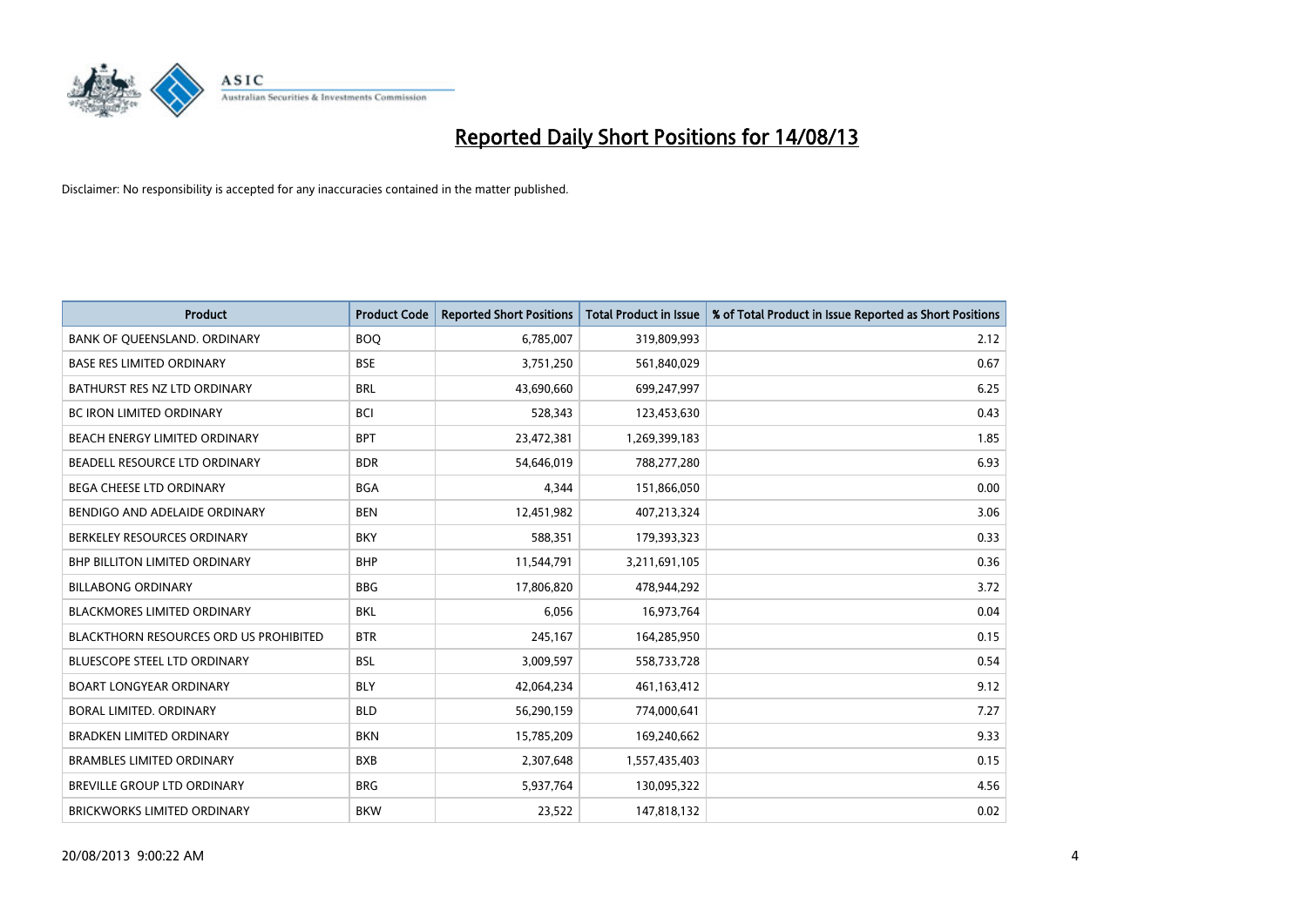

| <b>Product</b>                          | <b>Product Code</b> | <b>Reported Short Positions</b> | <b>Total Product in Issue</b> | % of Total Product in Issue Reported as Short Positions |
|-----------------------------------------|---------------------|---------------------------------|-------------------------------|---------------------------------------------------------|
| <b>BROCKMAN MINING LTD ORDINARY</b>     | <b>BCK</b>          | 90,995                          | 7,894,482,131                 | 0.00                                                    |
| BT INVESTMENT MNGMNT ORDINARY           | <b>BTT</b>          | 66,425                          | 278,100,237                   | 0.02                                                    |
| <b>BURU ENERGY ORDINARY</b>             | <b>BRU</b>          | 13,565,367                      | 274,036,429                   | 4.95                                                    |
| <b>BWP TRUST ORDINARY UNITS</b>         | <b>BWP</b>          | 10,366,433                      | 537,753,954                   | 1.93                                                    |
| CABCHARGE AUSTRALIA ORDINARY            | CAB                 | 11,743,207                      | 120,430,683                   | 9.75                                                    |
| CALTEX AUSTRALIA ORDINARY               | <b>CTX</b>          | 1,719,793                       | 270,000,000                   | 0.64                                                    |
| CAPE LAMBERT RES LTD ORDINARY           | <b>CFE</b>          | 691,810                         | 679,691,942                   | 0.10                                                    |
| <b>CARBON ENERGY ORDINARY</b>           | <b>CNX</b>          | 4,533                           | 786,889,705                   | 0.00                                                    |
| <b>CARDNO LIMITED ORDINARY</b>          | CDD                 | 10,876,178                      | 143,726,327                   | 7.57                                                    |
| CARNARVON PETROLEUM ORDINARY            | <b>CVN</b>          | 39,246                          | 934,109,501                   | 0.00                                                    |
| CARSALES.COM LTD ORDINARY               | <b>CRZ</b>          | 2,220,781                       | 236,201,964                   | 0.94                                                    |
| <b>CASH CONVERTERS ORDINARY</b>         | CCV                 | 2,864,548                       | 423,861,025                   | 0.68                                                    |
| CEDAR WOODS PROP. ORDINARY              | <b>CWP</b>          | 59,736                          | 73,359,551                    | 0.08                                                    |
| CENTRAL PETROLEUM ORDINARY              | <b>CTP</b>          | 756,248                         | 1,546,078,845                 | 0.05                                                    |
| <b>CERAMIC FUEL CELLS ORDINARY</b>      | <b>CFU</b>          | 318,597                         | 1,591,941,620                 | 0.02                                                    |
| CFS RETAIL TRUST GRP STAPLED SECURITIES | <b>CFX</b>          | 72,381,003                      | 2,828,495,659                 | 2.56                                                    |
| CHALLENGER DIV.PRO. STAPLED UNITS       | <b>CDI</b>          | 1,446                           | 214,101,013                   | 0.00                                                    |
| <b>CHALLENGER LIMITED ORDINARY</b>      | <b>CGF</b>          | 3,277,196                       | 530,862,585                   | 0.62                                                    |
| CHANDLER MACLEOD LTD ORDINARY           | <b>CMG</b>          | 180,133                         | 469,679,390                   | 0.04                                                    |
| CHARTER HALL GROUP STAPLED US PROHIBIT. | <b>CHC</b>          | 355,847                         | 302,262,312                   | 0.12                                                    |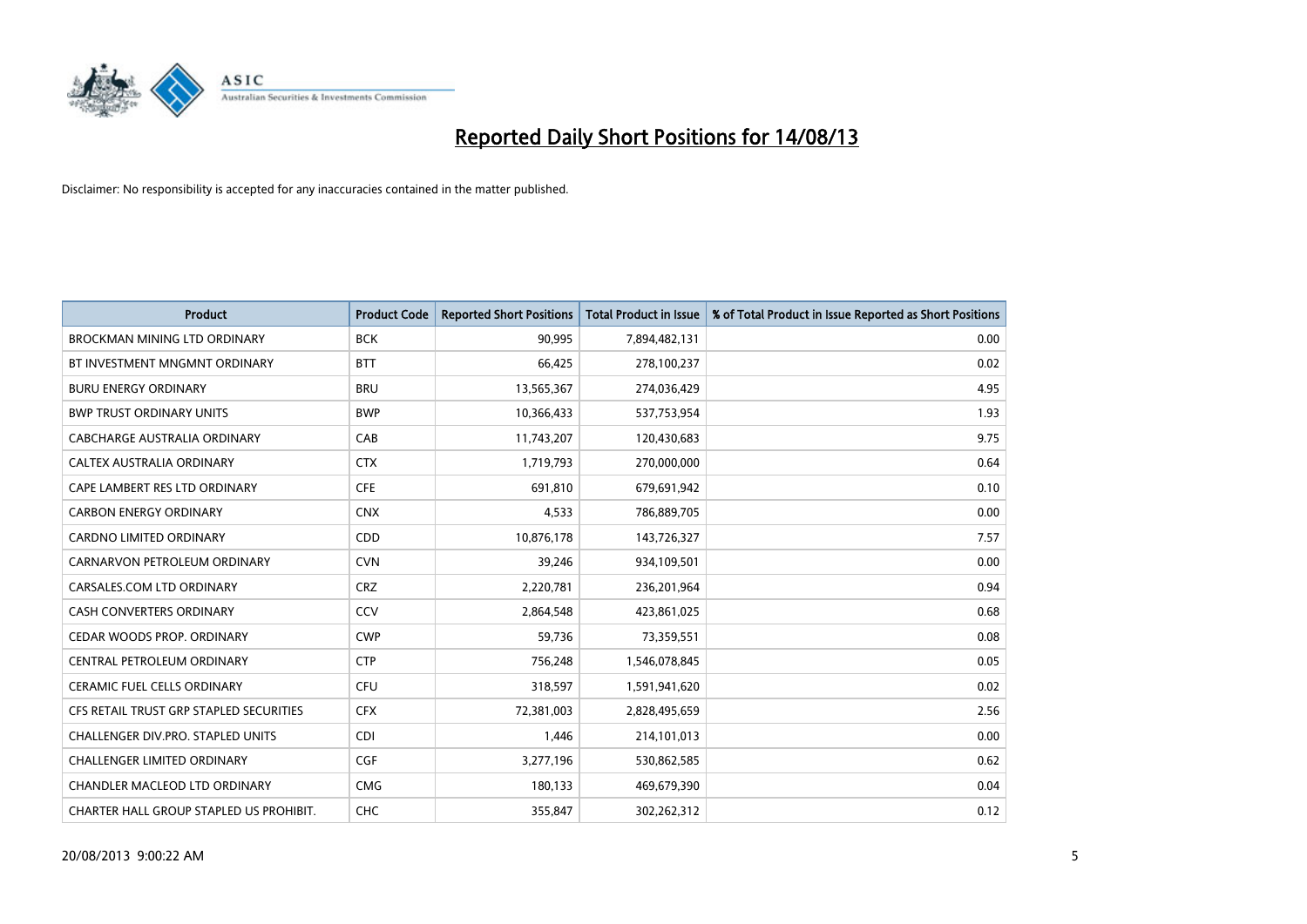

| <b>Product</b>                          | <b>Product Code</b> | <b>Reported Short Positions</b> | <b>Total Product in Issue</b> | % of Total Product in Issue Reported as Short Positions |
|-----------------------------------------|---------------------|---------------------------------|-------------------------------|---------------------------------------------------------|
| <b>CHARTER HALL RETAIL UNITS</b>        | <b>COR</b>          | 4,081,579                       | 337,582,974                   | 1.21                                                    |
| <b>CHORUS LIMITED ORDINARY</b>          | <b>CNU</b>          | 62,324                          | 389,299,049                   | 0.02                                                    |
| CITIGOLD CORP LTD ORDINARY              | <b>CTO</b>          | 153,427                         | 1,352,907,765                 | 0.01                                                    |
| <b>CLOUGH LIMITED ORDINARY</b>          | <b>CLO</b>          | 188,685                         | 777,090,670                   | 0.02                                                    |
| COAL OF AFRICA LTD ORDINARY             | <b>CZA</b>          | 426                             | 1,048,368,613                 | 0.00                                                    |
| <b>COALSPUR MINES LTD ORDINARY</b>      | <b>CPL</b>          | 8,967,462                       | 641,244,435                   | 1.40                                                    |
| COCA-COLA AMATIL ORDINARY               | <b>CCL</b>          | 14,248,953                      | 763,590,249                   | 1.87                                                    |
| COCHLEAR LIMITED ORDINARY               | <b>COH</b>          | 6,048,067                       | 57,040,932                    | 10.60                                                   |
| <b>COCKATOO COAL ORDINARY</b>           | <b>COK</b>          | 10,812,085                      | 1,021,101,465                 | 1.06                                                    |
| <b>CODAN LIMITED ORDINARY</b>           | <b>CDA</b>          | 774,869                         | 176,926,104                   | 0.44                                                    |
| COFFEY INTERNATIONAL ORDINARY           | <b>COF</b>          | 1,917                           | 255,833,165                   | 0.00                                                    |
| <b>COLLECTION HOUSE ORDINARY</b>        | <b>CLH</b>          | 583,122                         | 115,437,740                   | 0.51                                                    |
| <b>COLLINS FOODS LTD ORDINARY</b>       | <b>CKF</b>          | 528,002                         | 93,000,003                    | 0.57                                                    |
| COMMONWEALTH BANK, ORDINARY             | <b>CBA</b>          | 11,810,636                      | 1,611,928,836                 | 0.73                                                    |
| <b>COMMONWEALTH PROP ORDINARY UNITS</b> | <b>CPA</b>          | 44,238,574                      | 2,347,003,413                 | 1.88                                                    |
| <b>COMPASS RESOURCES ORDINARY</b>       | <b>CMR</b>          | 7,472                           | 1,403,744,100                 | 0.00                                                    |
| COMPUTERSHARE LTD ORDINARY              | <b>CPU</b>          | 8,074,097                       | 556,203,079                   | 1.45                                                    |
| <b>CORP TRAVEL LIMITED ORDINARY</b>     | <b>CTD</b>          | 242,845                         | 78,081,184                    | 0.31                                                    |
| <b>CREDIT CORP GROUP ORDINARY</b>       | <b>CCP</b>          | 28,415                          | 45,932,899                    | 0.06                                                    |
| <b>CROMWELL PROP STAPLED SECURITIES</b> | <b>CMW</b>          | 985,593                         | 1,713,934,942                 | 0.06                                                    |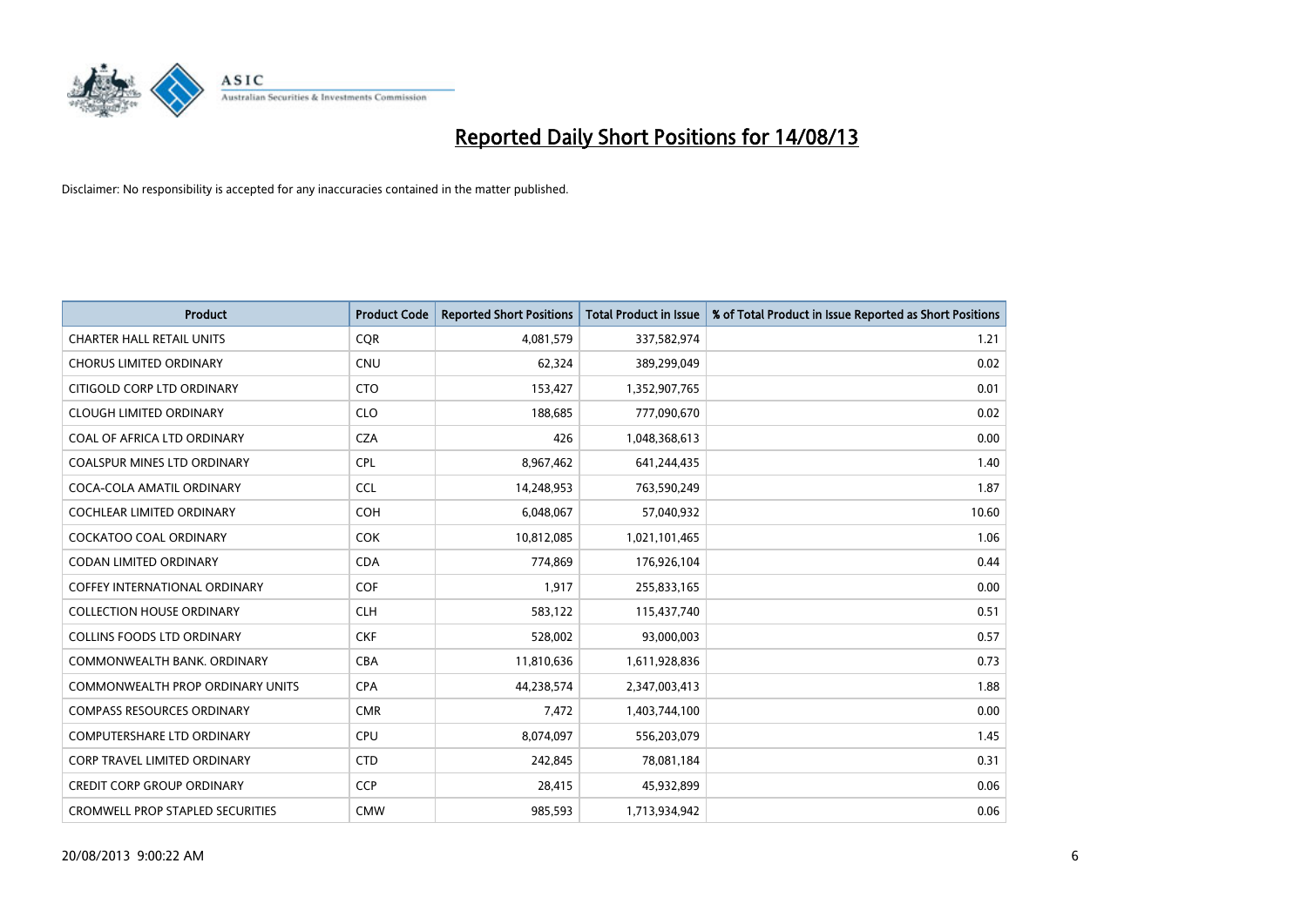

| <b>Product</b>                       | <b>Product Code</b> | <b>Reported Short Positions</b> | <b>Total Product in Issue</b> | % of Total Product in Issue Reported as Short Positions |
|--------------------------------------|---------------------|---------------------------------|-------------------------------|---------------------------------------------------------|
| <b>CROWE HORWATH AUS ORDINARY</b>    | <b>CRH</b>          | 1,059,916                       | 269,665,096                   | 0.39                                                    |
| CROWN LIMITED ORDINARY               | <b>CWN</b>          | 4,510,162                       | 728,394,185                   | 0.62                                                    |
| <b>CSG LIMITED ORDINARY</b>          | CSV                 | 78                              | 278,155,477                   | 0.00                                                    |
| <b>CSL LIMITED ORDINARY</b>          | <b>CSL</b>          | 1,472,333                       | 487,091,966                   | 0.30                                                    |
| <b>CSR LIMITED ORDINARY</b>          | <b>CSR</b>          | 35,890,779                      | 506,000,315                   | 7.09                                                    |
| <b>CUDECO LIMITED ORDINARY</b>       | CDU                 | 6,846,015                       | 205,017,174                   | 3.34                                                    |
| DART ENERGY LTD ORDINARY             | <b>DTE</b>          | 15,292,323                      | 878,789,752                   | 1.74                                                    |
| DATA#3 LIMITED ORDINARY              | <b>DTL</b>          | 80,690                          | 153,974,950                   | 0.05                                                    |
| DAVID JONES LIMITED ORDINARY         | <b>DJS</b>          | 65,682,125                      | 535,002,401                   | 12.28                                                   |
| <b>DECMIL GROUP LIMITED ORDINARY</b> | <b>DCG</b>          | 3,089,838                       | 168,203,219                   | 1.84                                                    |
| DEEP YELLOW LIMITED ORDINARY         | <b>DYL</b>          | 840                             | 1,562,794,247                 | 0.00                                                    |
| DEXUS PROPERTY GROUP STAPLED UNITS   | <b>DXS</b>          | 15,515,829                      | 4,701,957,390                 | 0.33                                                    |
| DISCOVERY METALS LTD ORDINARY        | <b>DML</b>          | 12,608,282                      | 486,986,451                   | 2.59                                                    |
| DOMINO PIZZA ENTERPR ORDINARY        | <b>DMP</b>          | 365,083                         | 70,192,674                    | 0.52                                                    |
| DORAY MINERALS LTD ORDINARY          | <b>DRM</b>          | 57,921                          | 141,866,768                   | 0.04                                                    |
| DOWNER EDI LIMITED ORDINARY          | <b>DOW</b>          | 11,410,836                      | 433,409,429                   | 2.63                                                    |
| DRILLSEARCH ENERGY ORDINARY          | <b>DLS</b>          | 15,813,224                      | 427,753,371                   | 3.70                                                    |
| DUET GROUP STAPLED US PROHIBIT.      | <b>DUE</b>          | 459,284                         | 1,169,314,842                 | 0.04                                                    |
| DULUXGROUP LIMITED ORDINARY          | <b>DLX</b>          | 3,588,758                       | 377,019,430                   | 0.95                                                    |
| <b>DWS LTD ORDINARY</b>              | <b>DWS</b>          | 413,850                         | 132,362,763                   | 0.31                                                    |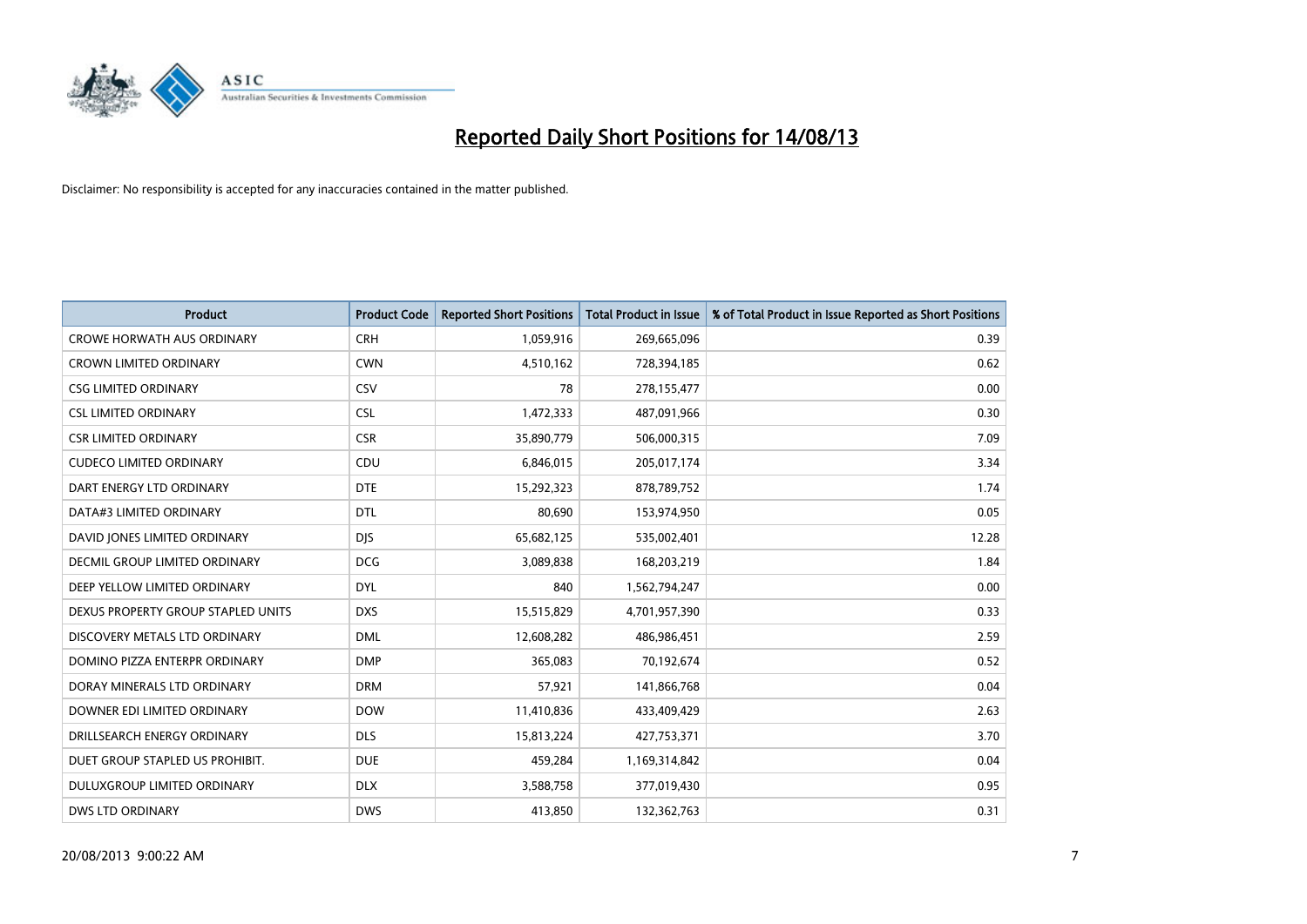

| <b>Product</b>                         | <b>Product Code</b> | <b>Reported Short Positions</b> | <b>Total Product in Issue</b> | % of Total Product in Issue Reported as Short Positions |
|----------------------------------------|---------------------|---------------------------------|-------------------------------|---------------------------------------------------------|
| ECHO ENTERTAINMENT ORDINARY            | <b>EGP</b>          | 1,613,071                       | 825,672,730                   | 0.20                                                    |
| ELDERS LIMITED ORDINARY                | ELD                 | 18,217,401                      | 455,013,329                   | 4.00                                                    |
| ELEMENTAL MINERALS ORDINARY            | <b>ELM</b>          | 4,954                           | 288,587,228                   | 0.00                                                    |
| ELEMENTOS LIMITED ORDINARY             | <b>ELT</b>          | 16                              | 188,638,746                   | 0.00                                                    |
| <b>EMECO HOLDINGS ORDINARY</b>         | EHL.                | 20,465,801                      | 599,675,707                   | 3.41                                                    |
| <b>ENDEAVOUR MIN CORP CDI 1:1</b>      | <b>EVR</b>          | 396,067                         | 101,150,560                   | 0.39                                                    |
| <b>ENERGY RESOURCES ORDINARY 'A'</b>   | <b>ERA</b>          | 7,774,391                       | 517,725,062                   | 1.50                                                    |
| <b>ENERGY WORLD CORPOR, ORDINARY</b>   | <b>EWC</b>          | 25,109,689                      | 1,734,166,672                 | 1.45                                                    |
| <b>ENVESTRA LIMITED ORDINARY</b>       | <b>ENV</b>          | 5,815,936                       | 1,796,808,474                 | 0.32                                                    |
| EQUATORIAL RES LTD ORDINARY            | EQX                 | 8                               | 121,885,353                   | 0.00                                                    |
| ERM POWER LIMITED ORDINARY             | EPW                 | 387,400                         | 207,499,601                   | 0.19                                                    |
| ESERVGLOBAL LIMITED ORDINARY           | ESV                 | 7,244,497                       | 249,045,997                   | 2.91                                                    |
| EVOLUTION MINING LTD ORDINARY          | <b>EVN</b>          | 29,346,760                      | 708,092,989                   | 4.14                                                    |
| FAIRFAX MEDIA LTD ORDINARY             | <b>FXI</b>          | 342,973,091                     | 2,351,955,725                 | 14.58                                                   |
| <b>FANTASTIC HOLDINGS ORDINARY</b>     | <b>FAN</b>          | 30,977                          | 103,068,398                   | 0.03                                                    |
| FAR LTD ORDINARY                       | <b>FAR</b>          | 22,221,456                      | 2,499,846,742                 | 0.89                                                    |
| FEDERATION CNTRES ORD/UNIT STAPLED SEC | <b>FDC</b>          | 3,396,047                       | 1,427,641,565                 | 0.24                                                    |
| FINBAR GROUP LIMITED ORDINARY          | <b>FRI</b>          | 431                             | 218,006,169                   | 0.00                                                    |
| FISHER & PAYKEL H. ORDINARY            | <b>FPH</b>          | 220,583                         | 546,536,964                   | 0.04                                                    |
| FKP PROPERTY GROUP STAPLED SECURITIES  | <b>FKP</b>          | 9,377,149                       | 321,578,705                   | 2.92                                                    |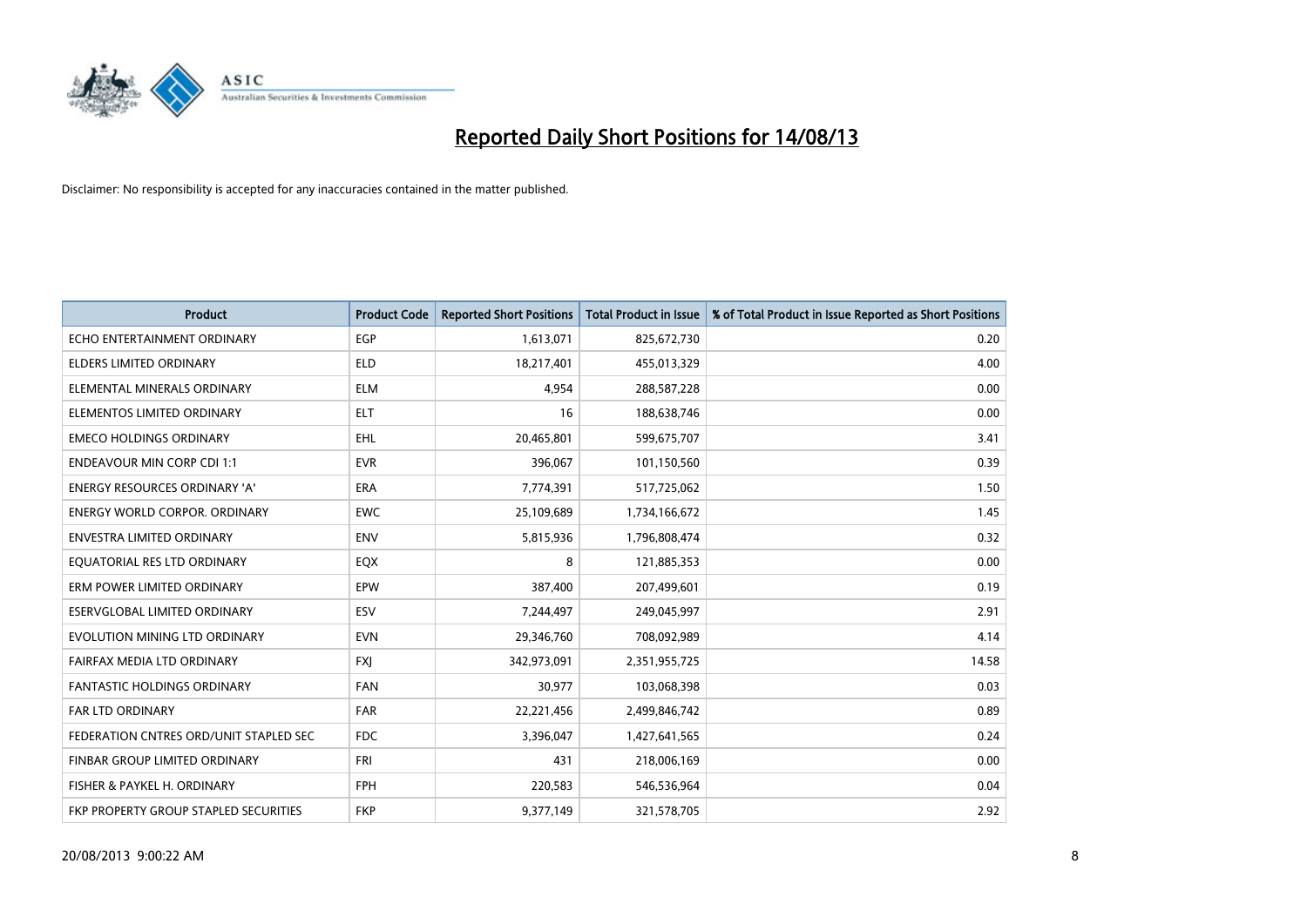

| <b>Product</b>                            | <b>Product Code</b> | <b>Reported Short Positions</b> | <b>Total Product in Issue</b> | % of Total Product in Issue Reported as Short Positions |
|-------------------------------------------|---------------------|---------------------------------|-------------------------------|---------------------------------------------------------|
| FLEETWOOD CORP ORDINARY                   | <b>FWD</b>          | 2,247,177                       | 60,522,619                    | 3.71                                                    |
| FLETCHER BUILDING ORDINARY                | <b>FBU</b>          | 4,024,086                       | 686,096,427                   | 0.59                                                    |
| FLEXIGROUP LIMITED ORDINARY               | <b>FXL</b>          | 53,635                          | 301,655,394                   | 0.02                                                    |
| <b>FLIGHT CENTRE ORDINARY</b>             | <b>FLT</b>          | 10,490,942                      | 100,430,746                   | 10.45                                                   |
| FLINDERS MINES LTD ORDINARY               | <b>FMS</b>          | 5,595,772                       | 1,824,843,676                 | 0.31                                                    |
| <b>FOCUS MINERALS LTD ORDINARY</b>        | <b>FML</b>          | 37,430,288                      | 9,137,375,877                 | 0.41                                                    |
| <b>FORGE GROUP LIMITED ORDINARY</b>       | <b>FGE</b>          | 885,223                         | 86,169,014                    | 1.03                                                    |
| FORTESCUE METALS GRP ORDINARY             | <b>FMG</b>          | 163,241,898                     | 3,113,798,659                 | 5.24                                                    |
| <b>G.U.D. HOLDINGS ORDINARY</b>           | GUD                 | 5,951,830                       | 71,341,319                    | 8.34                                                    |
| <b>G8 EDUCATION LIMITED ORDINARY</b>      | <b>GEM</b>          | 2,756,066                       | 273,190,260                   | 1.01                                                    |
| <b>GALAXY RESOURCES ORDINARY</b>          | GXY                 | 6,451,952                       | 782,446,347                   | 0.82                                                    |
| <b>GENETIC TECHNOLOGIES ORDINARY</b>      | GTG                 | 62,940                          | 475,471,819                   | 0.01                                                    |
| <b>GEODYNAMICS LIMITED ORDINARY</b>       | GDY                 | 850                             | 406,452,608                   | 0.00                                                    |
| <b>GINDALBIE METALS LTD ORDINARY</b>      | GBG                 | 53,261,338                      | 1,492,944,820                 | 3.57                                                    |
| <b>GOODMAN FIELDER, ORDINARY</b>          | <b>GFF</b>          | 53,137,500                      | 1,955,559,207                 | 2.72                                                    |
| <b>GOODMAN GROUP STAPLED</b>              | GMG                 | 3,053,303                       | 1,713,233,947                 | 0.18                                                    |
| <b>GPT GROUP STAPLED SEC.</b>             | GPT                 | 2,602,250                       | 1,742,852,344                 | 0.15                                                    |
| <b>GRAINCORP LIMITED A CLASS ORDINARY</b> | <b>GNC</b>          | 44,825                          | 228,855,628                   | 0.02                                                    |
| <b>GRANGE RESOURCES, ORDINARY</b>         | GRR                 | 5,671,679                       | 1,156,492,195                 | 0.49                                                    |
| <b>GREENLAND MIN EN LTD ORDINARY</b>      | GGG                 | 5,670,709                       | 572,720,096                   | 0.99                                                    |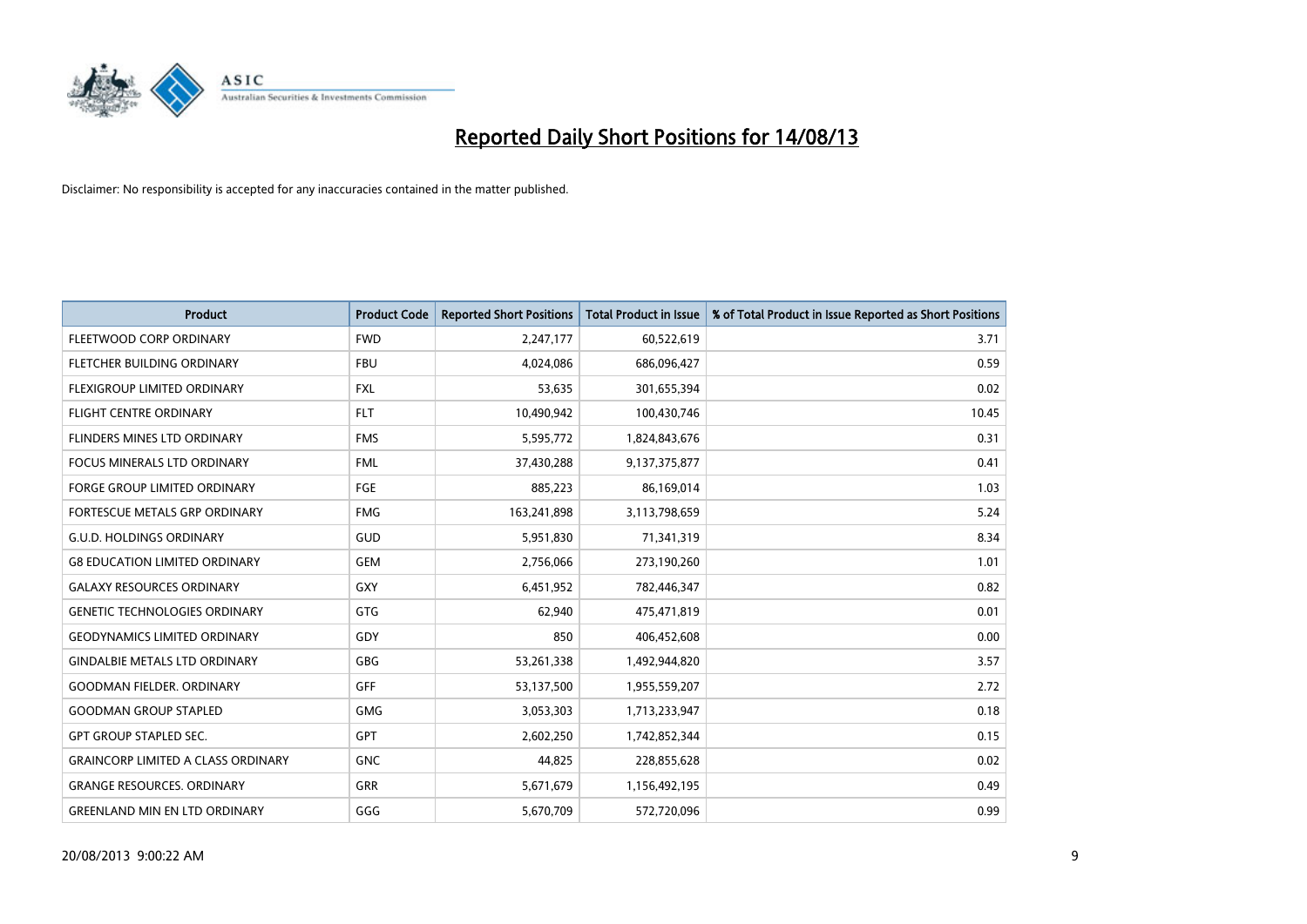

| <b>Product</b>                                   | <b>Product Code</b> | <b>Reported Short Positions</b> | Total Product in Issue | % of Total Product in Issue Reported as Short Positions |
|--------------------------------------------------|---------------------|---------------------------------|------------------------|---------------------------------------------------------|
| <b>GROWTHPOINT PROPERTY ORD/UNIT STAPLED SEC</b> | GOZ                 | 51,323                          | 402,830,366            | 0.01                                                    |
| <b>GRYPHON MINERALS LTD ORDINARY</b>             | GRY                 | 11,243,395                      | 400,464,983            | 2.81                                                    |
| <b>GUILDFORD COAL LTD ORDINARY</b>               | <b>GUF</b>          | 466,905                         | 635,046,899            | 0.07                                                    |
| <b>GUNNS LIMITED ORDINARY</b>                    | <b>GNS</b>          | 51,730,407                      | 848,401,559            | 6.10                                                    |
| <b>GWA GROUP LTD ORDINARY</b>                    | <b>GWA</b>          | 13,472,671                      | 306,533,770            | 4.40                                                    |
| HARVEY NORMAN ORDINARY                           | <b>HVN</b>          | 85,116,004                      | 1,062,316,784          | 8.01                                                    |
| HASTIE GROUP LIMITED ORDINARY                    | <b>HST</b>          | 5,000                           | 137,353,504            | 0.00                                                    |
| <b>HENDERSON GROUP CDI 1:1</b>                   | <b>HGG</b>          | 1,033,019                       | 737,474,673            | 0.14                                                    |
| HFA HOLDINGS LIMITED ORDINARY                    | <b>HFA</b>          | 3,809                           | 118,738,157            | 0.00                                                    |
| <b>HIGHLANDS PACIFIC ORDINARY</b>                | HIG                 | 3,153                           | 789,344,774            | 0.00                                                    |
| HILLGROVE RES LTD ORDINARY                       | <b>HGO</b>          | 2,393,063                       | 1,023,760,221          | 0.23                                                    |
| HILLS HOLDINGS LTD ORDINARY                      | <b>HIL</b>          | 69,692                          | 246,500,444            | 0.03                                                    |
| HORIZON OIL LIMITED ORDINARY                     | <b>HZN</b>          | 62,839,496                      | 1,135,266,515          | 5.54                                                    |
| HOT CHILI LTD ORDINARY                           | <b>HCH</b>          | 533                             | 309,657,696            | 0.00                                                    |
| <b>IINET LIMITED ORDINARY</b>                    | <b>IIN</b>          | 3,409,625                       | 161,238,847            | 2.11                                                    |
| <b>ILUKA RESOURCES ORDINARY</b>                  | <b>ILU</b>          | 38,453,018                      | 418,700,517            | 9.18                                                    |
| <b>IMDEX LIMITED ORDINARY</b>                    | <b>IMD</b>          | 3,602,983                       | 210,473,188            | 1.71                                                    |
| IMF (AUSTRALIA) LTD ORDINARY                     | <b>IMF</b>          | 1,466,827                       | 123,203,426            | 1.19                                                    |
| <b>INCITEC PIVOT ORDINARY</b>                    | <b>IPL</b>          | 19,362,907                      | 1,628,730,107          | 1.19                                                    |
| INDEPENDENCE GROUP ORDINARY                      | <b>IGO</b>          | 6,148,584                       | 233,321,861            | 2.64                                                    |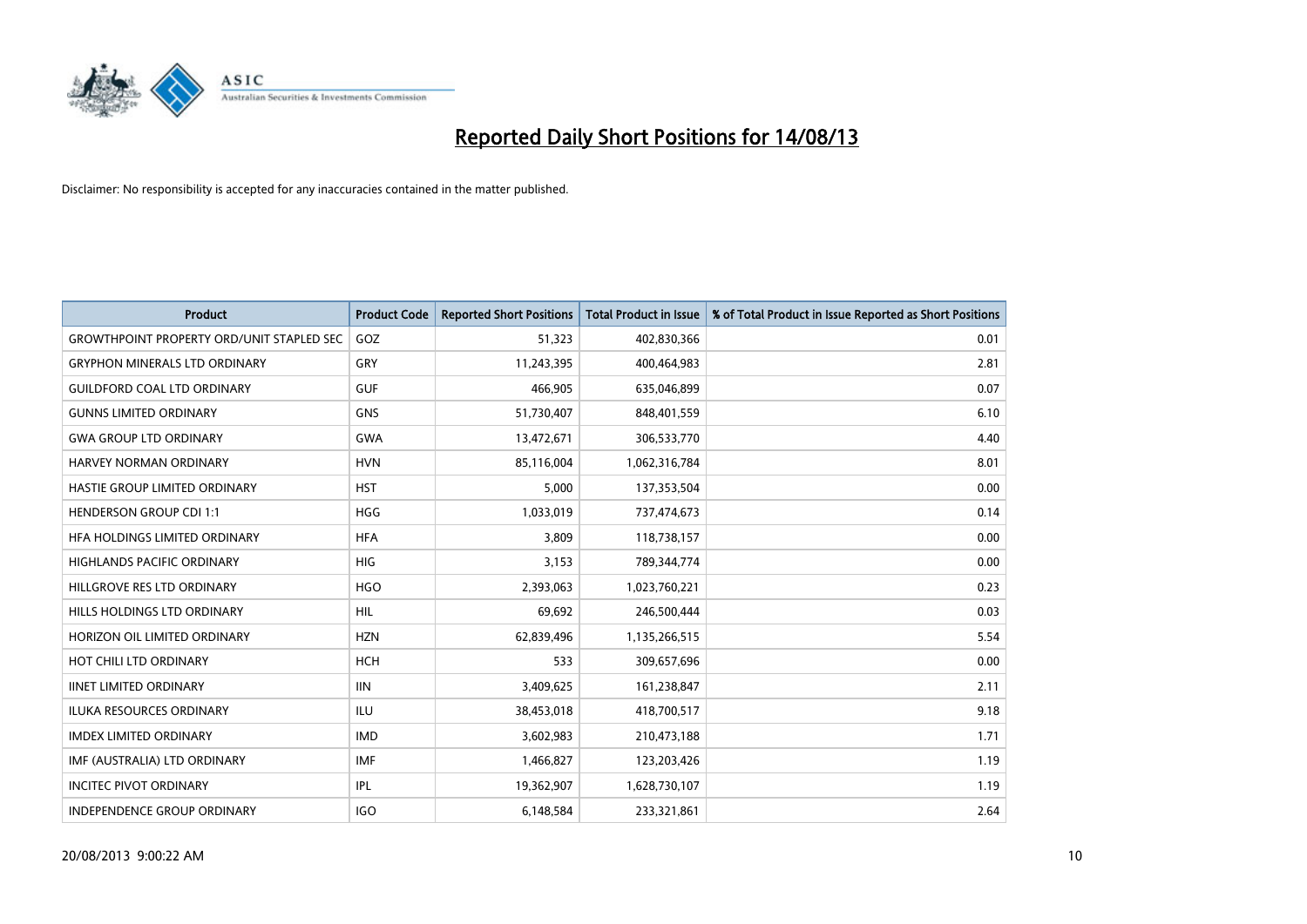

| <b>Product</b>                                | <b>Product Code</b> | <b>Reported Short Positions</b> | <b>Total Product in Issue</b> | % of Total Product in Issue Reported as Short Positions |
|-----------------------------------------------|---------------------|---------------------------------|-------------------------------|---------------------------------------------------------|
| <b>INDOPHIL RESOURCES ORDINARY</b>            | <b>IRN</b>          | 1,372,206                       | 1,203,146,194                 | 0.11                                                    |
| INFIGEN ENERGY STAPLED SECURITIES             | IFN                 | 3,867,195                       | 762,265,972                   | 0.51                                                    |
| <b>INOVA RESOURCES LTD ORDINARY</b>           | <b>IVA</b>          | 1,377,989                       | 728,201,911                   | 0.19                                                    |
| <b>INSURANCE AUSTRALIA ORDINARY</b>           | IAG                 | 7,514,640                       | 2,079,034,021                 | 0.36                                                    |
| <b>INTREPID MINES ORDINARY</b>                | <b>IAU</b>          | 21,641,849                      | 556,033,864                   | 3.89                                                    |
| <b>INVESTA OFFICE FUND STAPLED SECURITIES</b> | <b>IOF</b>          | 1,418,819                       | 614,047,458                   | 0.23                                                    |
| <b>INVOCARE LIMITED ORDINARY</b>              | IVC.                | 3,456,064                       | 110,030,298                   | 3.14                                                    |
| ION LIMITED ORDINARY                          | <b>ION</b>          | 164,453                         | 256,365,105                   | 0.06                                                    |
| <b>IOOF HOLDINGS LTD ORDINARY</b>             | IFL                 | 2,134,362                       | 232,118,034                   | 0.92                                                    |
| <b>IRESS LIMITED ORDINARY</b>                 | <b>IRE</b>          | 1,887,327                       | 129,614,246                   | 1.46                                                    |
| <b>IRON ORE HOLDINGS ORDINARY</b>             | <b>IOH</b>          | 26,197                          | 161,174,005                   | 0.02                                                    |
| <b>ISELECT LTD ORDINARY</b>                   | <b>ISU</b>          | 886,614                         | 259,064,894                   | 0.34                                                    |
| JAMES HARDIE INDUST CHESS DEPOSITARY INT      | <b>IHX</b>          | 5,280,528                       | 442,091,547                   | 1.19                                                    |
| <b>JB HI-FI LIMITED ORDINARY</b>              | <b>IBH</b>          | 12,703,636                      | 98,947,309                    | 12.84                                                   |
| <b>JUPITER MINES ORDINARY</b>                 | <b>IMS</b>          | 5,220                           | 2,281,835,383                 | 0.00                                                    |
| KAGARA LTD ORDINARY                           | KZL                 | 3,326,186                       | 798,953,117                   | 0.42                                                    |
| KAROON GAS AUSTRALIA ORDINARY                 | <b>KAR</b>          | 2,266,420                       | 251,120,769                   | 0.90                                                    |
| KATHMANDU HOLD LTD ORDINARY                   | <b>KMD</b>          | 23,308                          | 200,215,894                   | 0.01                                                    |
| <b>KBL MINING LIMITED ORDINARY</b>            | <b>KBL</b>          | 1,820                           | 373,614,772                   | 0.00                                                    |
| KINGSGATE CONSOLID. ORDINARY                  | <b>KCN</b>          | 10,804,475                      | 152,191,905                   | 7.10                                                    |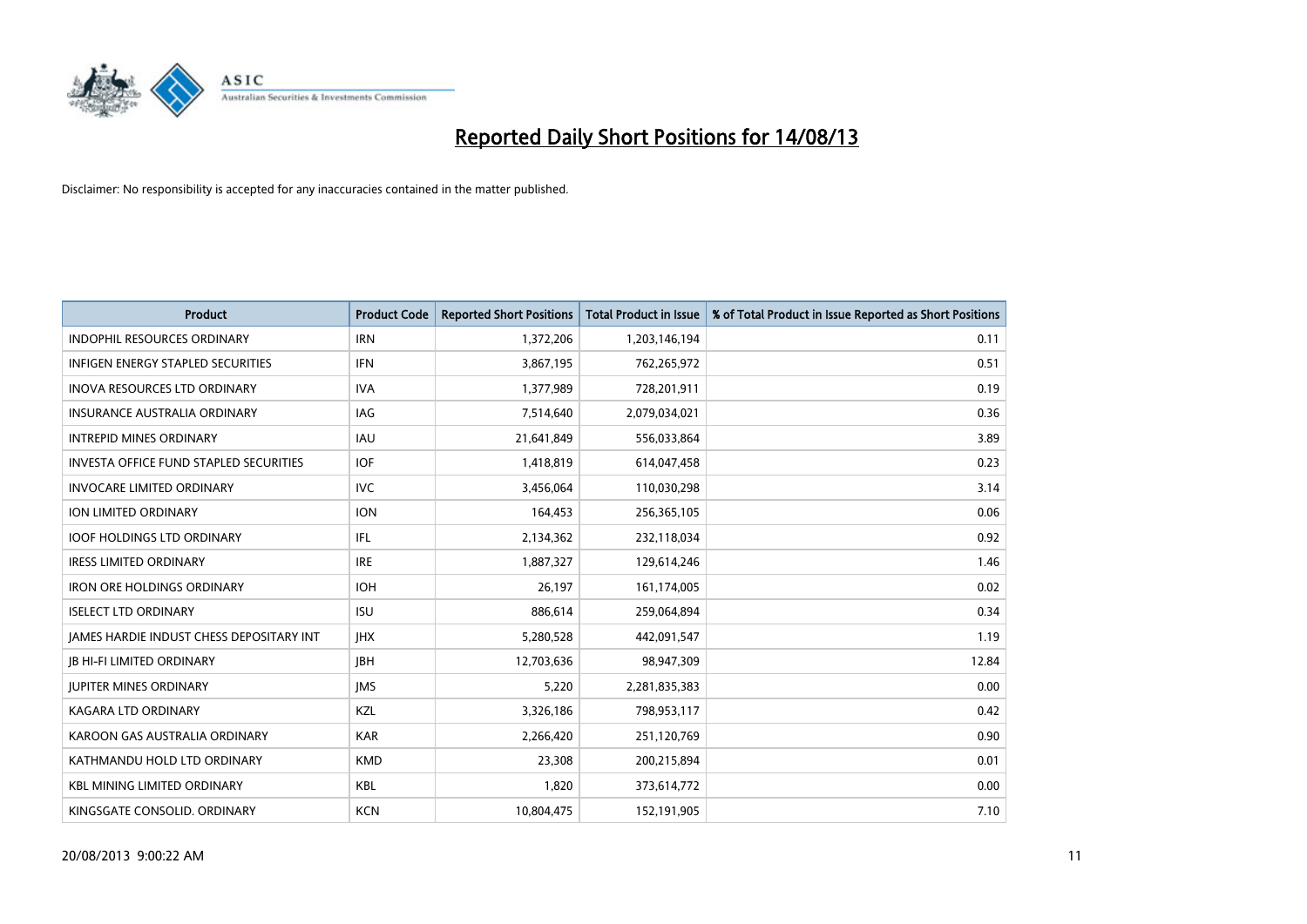

| <b>Product</b>                        | <b>Product Code</b> | <b>Reported Short Positions</b> | <b>Total Product in Issue</b> | % of Total Product in Issue Reported as Short Positions |
|---------------------------------------|---------------------|---------------------------------|-------------------------------|---------------------------------------------------------|
| KINGSROSE MINING LTD ORDINARY         | <b>KRM</b>          | 637,963                         | 335,753,851                   | 0.19                                                    |
| LEIGHTON HOLDINGS ORDINARY            | LEI                 | 18,913,907                      | 337,235,188                   | 5.61                                                    |
| LEND LEASE GROUP UNIT/ORD STAPLED     | <b>LLC</b>          | 1,021,279                       | 575,508,314                   | 0.18                                                    |
| LINC ENERGY LTD ORDINARY              | LNC                 | 17,995,451                      | 518,687,562                   | 3.47                                                    |
| LION SELECTION GRP ORDINARY           | <b>LSX</b>          | 36                              | 106,911,413                   | 0.00                                                    |
| LIQUEFIED NATURAL ORDINARY            | <b>LNG</b>          | 1,311,242                       | 307,699,015                   | 0.43                                                    |
| LYCOPODIUM LIMITED ORDINARY           | <b>LYL</b>          | 90                              | 38,955,103                    | 0.00                                                    |
| LYNAS CORPORATION ORDINARY            | <b>LYC</b>          | 199,674,043                     | 1,960,801,292                 | 10.18                                                   |
| M2 TELECOMMUNICATION ORDINARY         | <b>MTU</b>          | 7,212,310                       | 178,498,822                   | 4.04                                                    |
| <b>MACA LIMITED ORDINARY</b>          | <b>MLD</b>          | 43,188                          | 172,500,000                   | 0.03                                                    |
| MACMAHON HOLDINGS ORDINARY            | MAH                 | 7,515,501                       | 1,261,699,966                 | 0.60                                                    |
| MACO ATLAS ROADS GRP ORDINARY STAPLED | <b>MQA</b>          | 19,937,799                      | 478,531,436                   | 4.17                                                    |
| MACQUARIE GROUP LTD ORDINARY          | <b>MOG</b>          | 1,724,160                       | 339,863,834                   | 0.51                                                    |
| MAGELLAN FIN GRP LTD ORDINARY         | <b>MFG</b>          | 158,063                         | 152,782,876                   | 0.10                                                    |
| <b>MATRIX C &amp; E LTD ORDINARY</b>  | <b>MCE</b>          | 3,205,174                       | 94,555,428                    | 3.39                                                    |
| MAVERICK DRILLING ORDINARY            | MAD                 | 8,156,385                       | 452,726,751                   | 1.80                                                    |
| MAYNE PHARMA LTD ORDINARY             | <b>MYX</b>          | 2,085                           | 563,459,968                   | 0.00                                                    |
| MCMILLAN SHAKESPEARE ORDINARY         | <b>MMS</b>          | 3,015,615                       | 74,523,965                    | 4.05                                                    |
| MCPHERSON'S LTD ORDINARY              | <b>MCP</b>          | 10                              | 89,294,198                    | 0.00                                                    |
| MEDUSA MINING LTD ORDINARY            | <b>MML</b>          | 2,254,316                       | 188,903,911                   | 1.19                                                    |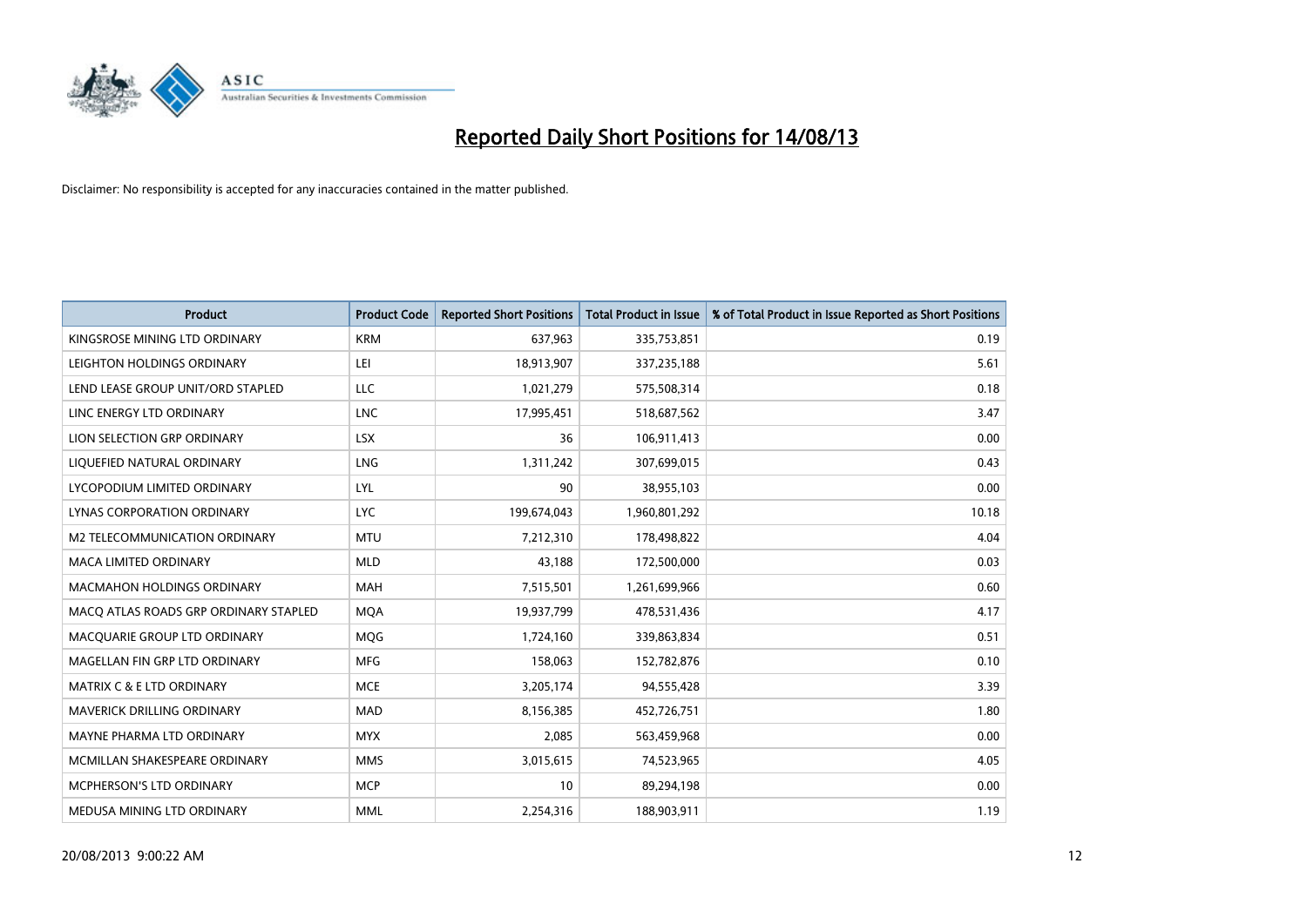

| <b>Product</b>                  | <b>Product Code</b> | <b>Reported Short Positions</b> | <b>Total Product in Issue</b> | % of Total Product in Issue Reported as Short Positions |
|---------------------------------|---------------------|---------------------------------|-------------------------------|---------------------------------------------------------|
| MEO AUSTRALIA LTD ORDINARY      | <b>MEO</b>          | 19,345                          | 627,264,587                   | 0.00                                                    |
| MERMAID MARINE ORDINARY         | <b>MRM</b>          | 466,281                         | 229,962,314                   | 0.20                                                    |
| MESOBLAST LIMITED ORDINARY      | <b>MSB</b>          | 7,776,324                       | 315,423,901                   | 2.47                                                    |
| METALS X LIMITED ORDINARY       | <b>MLX</b>          | 92,258                          | 1,651,766,110                 | 0.01                                                    |
| METCASH LIMITED ORDINARY        | <b>MTS</b>          | 88,719,878                      | 880,704,786                   | 10.07                                                   |
| METMINCO LIMITED ORDINARY       | <b>MNC</b>          | 1,609,580                       | 1,749,543,023                 | 0.09                                                    |
| MICLYN EXP OFFSHR ORDINARY      | <b>MIO</b>          | 334,139                         | 281,538,972                   | 0.12                                                    |
| MIGHTY RIVER POWER ORDINARY     | <b>MYT</b>          | 1,524,413                       | 1,400,000,094                 | 0.11                                                    |
| MINCOR RESOURCES NL ORDINARY    | <b>MCR</b>          | 2,512,543                       | 188,208,274                   | 1.33                                                    |
| MINERAL DEPOSITS ORDINARY       | <b>MDL</b>          | 3,210,984                       | 83,538,786                    | 3.84                                                    |
| MINERAL RESOURCES. ORDINARY     | <b>MIN</b>          | 7,562,806                       | 185,987,992                   | 4.07                                                    |
| MIRABELA NICKEL LTD ORDINARY    | <b>MBN</b>          | 21,676,240                      | 876,801,147                   | 2.47                                                    |
| MIRVAC GROUP STAPLED SECURITIES | <b>MGR</b>          | 7,644,591                       | 3,664,938,678                 | 0.21                                                    |
| MOLOPO ENERGY LTD ORDINARY      | <b>MPO</b>          | 540,259                         | 246,664,291                   | 0.22                                                    |
| MONADELPHOUS GROUP ORDINARY     | <b>MND</b>          | 11,505,531                      | 90,940,258                    | 12.65                                                   |
| MORTGAGE CHOICE LTD ORDINARY    | MOC                 | 1,043,483                       | 123,431,282                   | 0.85                                                    |
| MOUNT GIBSON IRON ORDINARY      | <b>MGX</b>          | 22,319,110                      | 1,090,584,232                 | 2.05                                                    |
| MULTIPLEX SITES SITES           | <b>MXUPA</b>        | 1,171                           | 4,500,000                     | 0.03                                                    |
| MURCHISON METALS LTD ORDINARY   | <b>MMX</b>          | 3,162,420                       | 450,497,346                   | 0.70                                                    |
| MYER HOLDINGS LTD ORDINARY      | <b>MYR</b>          | 82,764,244                      | 583,794,551                   | 14.18                                                   |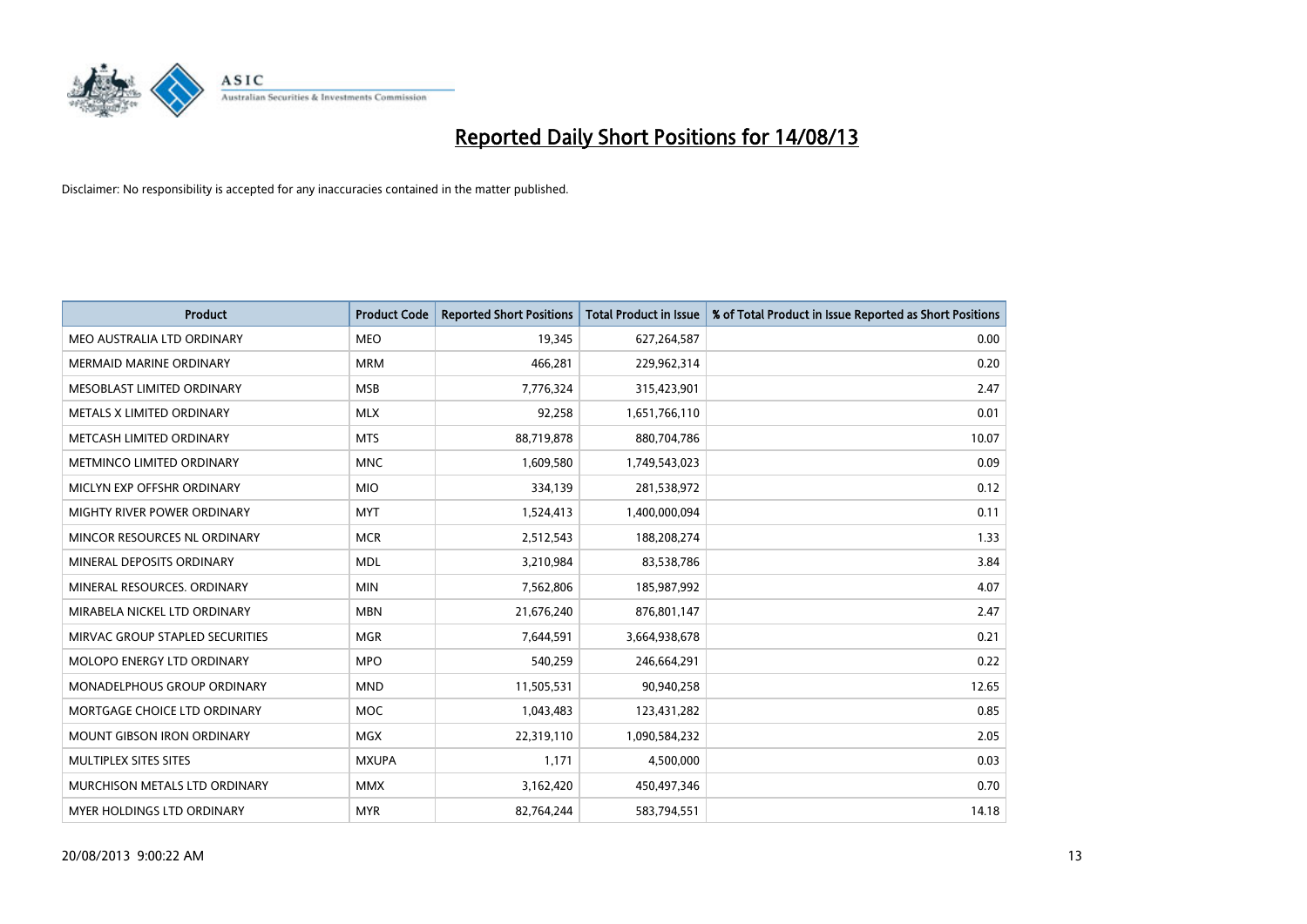

| Product                               | <b>Product Code</b> | <b>Reported Short Positions</b> | <b>Total Product in Issue</b> | % of Total Product in Issue Reported as Short Positions |
|---------------------------------------|---------------------|---------------------------------|-------------------------------|---------------------------------------------------------|
| NATIONAL AUST, BANK ORDINARY          | <b>NAB</b>          | 6,720,490                       | 2,348,870,499                 | 0.29                                                    |
| NAVITAS LIMITED ORDINARY              | <b>NVT</b>          | 5,152,074                       | 375,367,918                   | 1.37                                                    |
| NEON ENERGY LIMITED ORDINARY          | <b>NEN</b>          | 915,020                         | 552,637,848                   | 0.17                                                    |
| NEW HOPE CORPORATION ORDINARY         | <b>NHC</b>          | 1,542,482                       | 830,715,225                   | 0.19                                                    |
| NEW STANDARD ENERGY ORDINARY          | <b>NSE</b>          | 322,032                         | 305,331,847                   | 0.11                                                    |
| NEWCREST MINING ORDINARY              | <b>NCM</b>          | 4,707,488                       | 766,510,971                   | 0.61                                                    |
| NEWS CORP. A NON-VOTING CDI           | <b>NNCLV</b>        | 2,827,692                       | 379,394,603                   | 0.75                                                    |
| NEWS CORP. B VOTING CDI               | <b>NNC</b>          | 1,258,266                       | 199,630,239                   | 0.63                                                    |
| NEWSAT LIMITED ORDINARY               | <b>NWT</b>          | 15,440                          | 539,578,507                   | 0.00                                                    |
| NEXTDC LIMITED ORDINARY               | <b>NXT</b>          | 6,346,220                       | 173,673,716                   | 3.65                                                    |
| NEXUS ENERGY LIMITED ORDINARY         | <b>NXS</b>          | 4,132,873                       | 1,330,219,459                 | 0.31                                                    |
| NIB HOLDINGS LIMITED ORDINARY         | <b>NHF</b>          | 500,675                         | 439,004,182                   | 0.11                                                    |
| NIDO PETROLEUM ORDINARY               | <b>NDO</b>          | 42,500                          | 2,046,650,968                 | 0.00                                                    |
| NOBLE MINERAL RES ORDINARY            | <b>NMG</b>          | 2,365,726                       | 666,397,952                   | 0.36                                                    |
| NORTHERN IRON LTD ORDINARY            | <b>NFE</b>          | 2,243,255                       | 484,405,314                   | 0.46                                                    |
| NORTHERN STAR ORDINARY                | <b>NST</b>          | 5,930,851                       | 424,279,762                   | 1.40                                                    |
| NRW HOLDINGS LIMITED ORDINARY         | <b>NWH</b>          | 17,783,194                      | 278,888,011                   | 6.38                                                    |
| NUCOAL RESOURCES LTD ORDINARY         | <b>NCR</b>          | 2,652                           | 768,612,354                   | 0.00                                                    |
| NUFARM LIMITED ORDINARY               | <b>NUF</b>          | 16,806,281                      | 262,954,040                   | 6.39                                                    |
| OCEANAGOLD CORP. CHESS DEPOSITARY INT | <b>OGC</b>          | 512,580                         | 293,574,586                   | 0.17                                                    |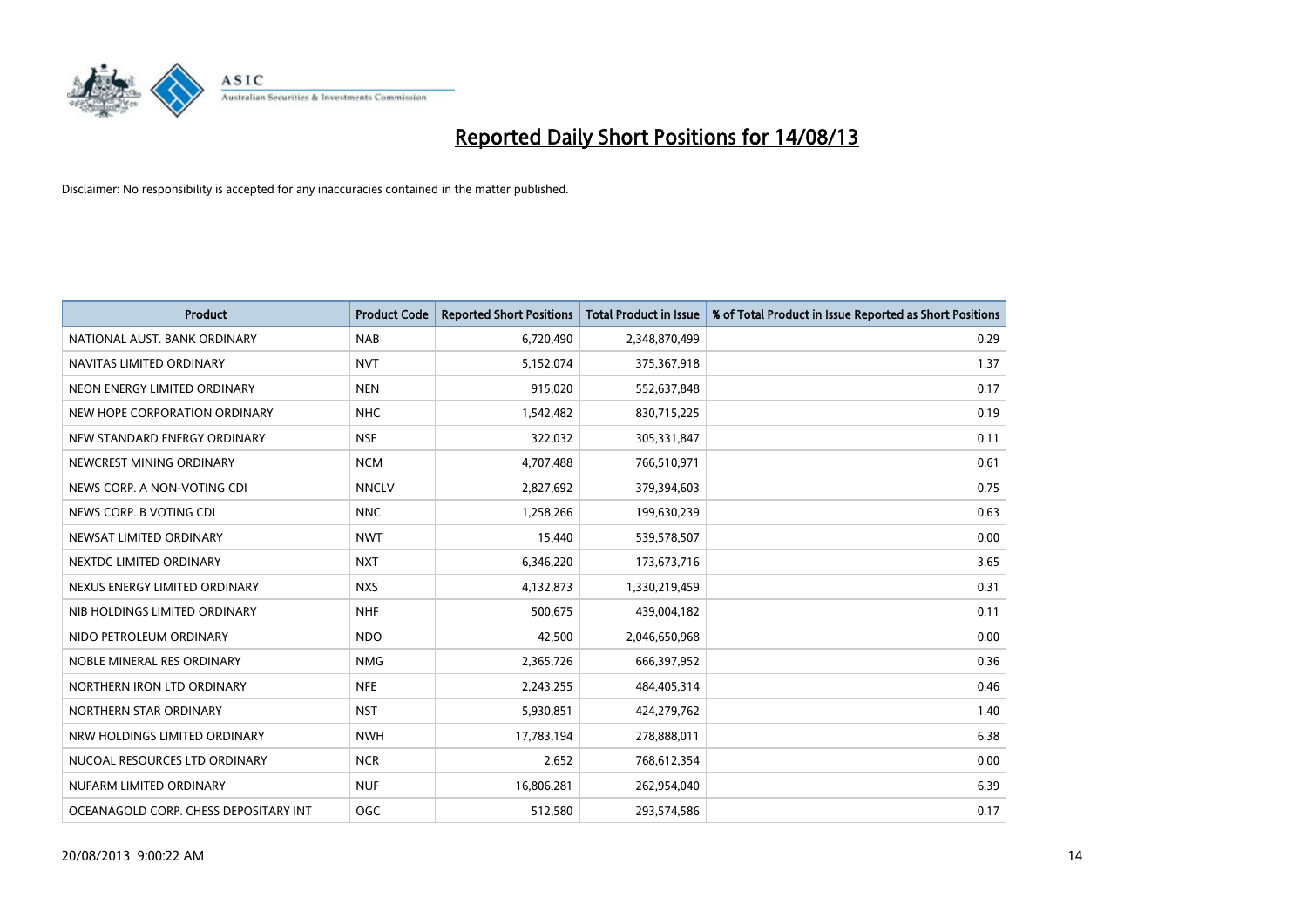

| <b>Product</b>                 | <b>Product Code</b> | <b>Reported Short Positions</b> | Total Product in Issue | % of Total Product in Issue Reported as Short Positions |
|--------------------------------|---------------------|---------------------------------|------------------------|---------------------------------------------------------|
| OIL SEARCH LTD ORDINARY        | OSH                 | 6,616,982                       | 1,340,018,530          | 0.49                                                    |
| OM HOLDINGS LIMITED ORDINARY   | OMH                 | 3,103,972                       | 733,423,337            | 0.42                                                    |
| ORICA LIMITED ORDINARY         | ORI                 | 10,326,907                      | 368,203,632            | 2.80                                                    |
| ORIGIN ENERGY ORDINARY         | <b>ORG</b>          | 11,676,639                      | 1,097,963,570          | 1.06                                                    |
| OROCOBRE LIMITED ORDINARY      | <b>ORE</b>          | 367,767                         | 117,745,140            | 0.31                                                    |
| OROTONGROUP LIMITED ORDINARY   | <b>ORL</b>          | 467,663                         | 40,880,902             | 1.14                                                    |
| ORPHEUS ENERGY LTD ORDINARY    | <b>OEG</b>          | 67,200                          | 130,475,919            | 0.05                                                    |
| OZ MINERALS ORDINARY           | OZL                 | 9,811,581                       | 303,470,022            | 3.23                                                    |
| <b>PACIFIC BRANDS ORDINARY</b> | <b>PBG</b>          | 15,135,212                      | 912,915,695            | 1.66                                                    |
| PALADIN ENERGY LTD ORDINARY    | <b>PDN</b>          | 66,489,691                      | 962,765,979            | 6.91                                                    |
| PANAUST LIMITED ORDINARY       | <b>PNA</b>          | 5,129,156                       | 619,084,930            | 0.83                                                    |
| PANORAMIC RESOURCES ORDINARY   | PAN                 | 498,993                         | 260,676,416            | 0.19                                                    |
| PANTERRA GOLD LTD ORDINARY     | PGI                 | $\mathbf{1}$                    | 760,580,455            | 0.00                                                    |
| PAPERLINX LIMITED ORDINARY     | <b>PPX</b>          | 222,398                         | 609,280,761            | 0.04                                                    |
| PAPILLON RES LTD ORDINARY      | <b>PIR</b>          | 8,074,009                       | 337,544,210            | 2.39                                                    |
| PATTIES FOODS LTD ORDINARY     | PFL                 | 4,342                           | 139,065,639            | 0.00                                                    |
| PEEL MINING LIMITED ORDINARY   | PEX                 | 25,291                          | 132,085,969            | 0.02                                                    |
| PEET LIMITED ORDINARY          | <b>PPC</b>          | 3,396,091                       | 431,986,887            | 0.79                                                    |
| PERILYA LIMITED ORDINARY       | PEM                 | 610,833                         | 769,316,426            | 0.08                                                    |
| PERPETUAL LIMITED ORDINARY     | <b>PPT</b>          | 2,239,804                       | 41,980,678             | 5.34                                                    |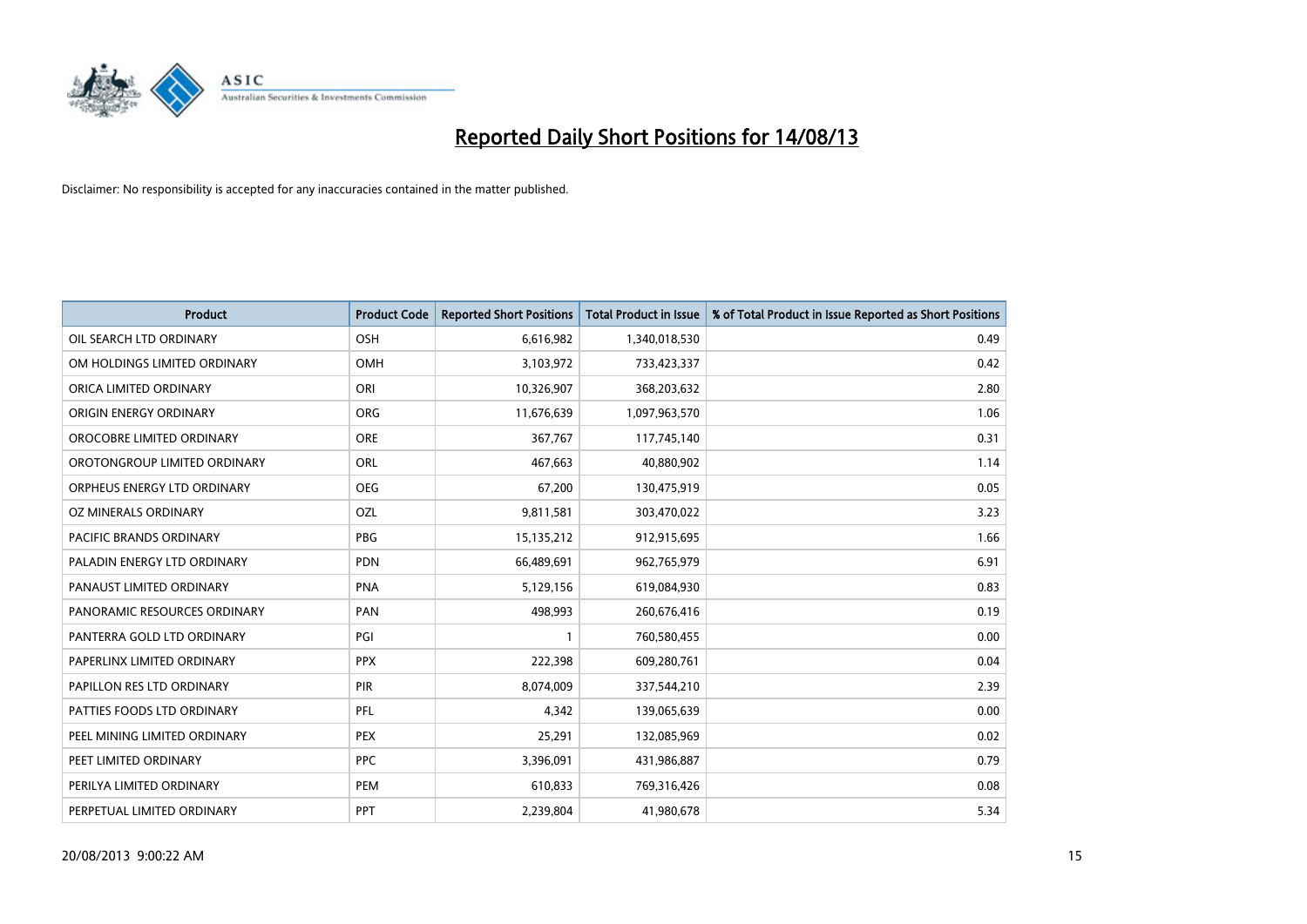

| <b>Product</b>                 | <b>Product Code</b> | <b>Reported Short Positions</b> | <b>Total Product in Issue</b> | % of Total Product in Issue Reported as Short Positions |
|--------------------------------|---------------------|---------------------------------|-------------------------------|---------------------------------------------------------|
| PERSEUS MINING LTD ORDINARY    | PRU                 | 15,290,189                      | 457,962,088                   | 3.34                                                    |
| PHARMAXIS LTD ORDINARY         | <b>PXS</b>          | 7,662,286                       | 308,548,389                   | 2.48                                                    |
| PHOSPHAGENICS LTD. ORDINARY    | <b>POH</b>          | 274,058                         | 1,020,465,957                 | 0.03                                                    |
| PLATINUM ASSET ORDINARY        | <b>PTM</b>          | 3,850,391                       | 578,145,695                   | 0.67                                                    |
| PLATINUM AUSTRALIA ORDINARY    | <b>PLA</b>          | 836,127                         | 504,968,043                   | 0.17                                                    |
| PMI GOLD CORP CDI 1:1          | <b>PVM</b>          | 232,274                         | 154,329,165                   | 0.15                                                    |
| PMP LIMITED ORDINARY           | <b>PMP</b>          | 28,840                          | 323,781,124                   | 0.01                                                    |
| PREMIER INVESTMENTS ORDINARY   | <b>PMV</b>          | 1,428,465                       | 155,260,478                   | 0.92                                                    |
| PRIMA BIOMED LTD ORDINARY      | <b>PRR</b>          | 1,234,467                       | 1,192,621,841                 | 0.10                                                    |
| PRIMARY HEALTH CARE ORDINARY   | <b>PRY</b>          | 26,408,234                      | 503,921,941                   | 5.24                                                    |
| PROGRAMMED ORDINARY            | <b>PRG</b>          | 415,309                         | 118,229,190                   | 0.35                                                    |
| <b>QANTAS AIRWAYS ORDINARY</b> | QAN                 | 32,679,853                      | 2,241,745,788                 | 1.46                                                    |
| OBE INSURANCE GROUP ORDINARY   | QBE                 | 30,024,831                      | 1,220,868,532                 | 2.46                                                    |
| ORXPHARMA LTD ORDINARY         | QRX                 | 979,313                         | 144,785,606                   | 0.68                                                    |
| QUBE HOLDINGS LTD ORDINARY     | <b>QUB</b>          | 15,574,527                      | 928,965,547                   | 1.68                                                    |
| RAMELIUS RESOURCES ORDINARY    | <b>RMS</b>          | 3,671,402                       | 337,904,409                   | 1.09                                                    |
| RAMSAY HEALTH CARE ORDINARY    | <b>RHC</b>          | 1,966,680                       | 202,081,252                   | 0.97                                                    |
| <b>RCR TOMLINSON ORDINARY</b>  | <b>RCR</b>          | 2,083,774                       | 132,431,265                   | 1.57                                                    |
| <b>REA GROUP ORDINARY</b>      | <b>REA</b>          | 793,374                         | 131,714,699                   | 0.60                                                    |
| <b>RECKON LIMITED ORDINARY</b> | <b>RKN</b>          | 6                               | 129,488,015                   | 0.00                                                    |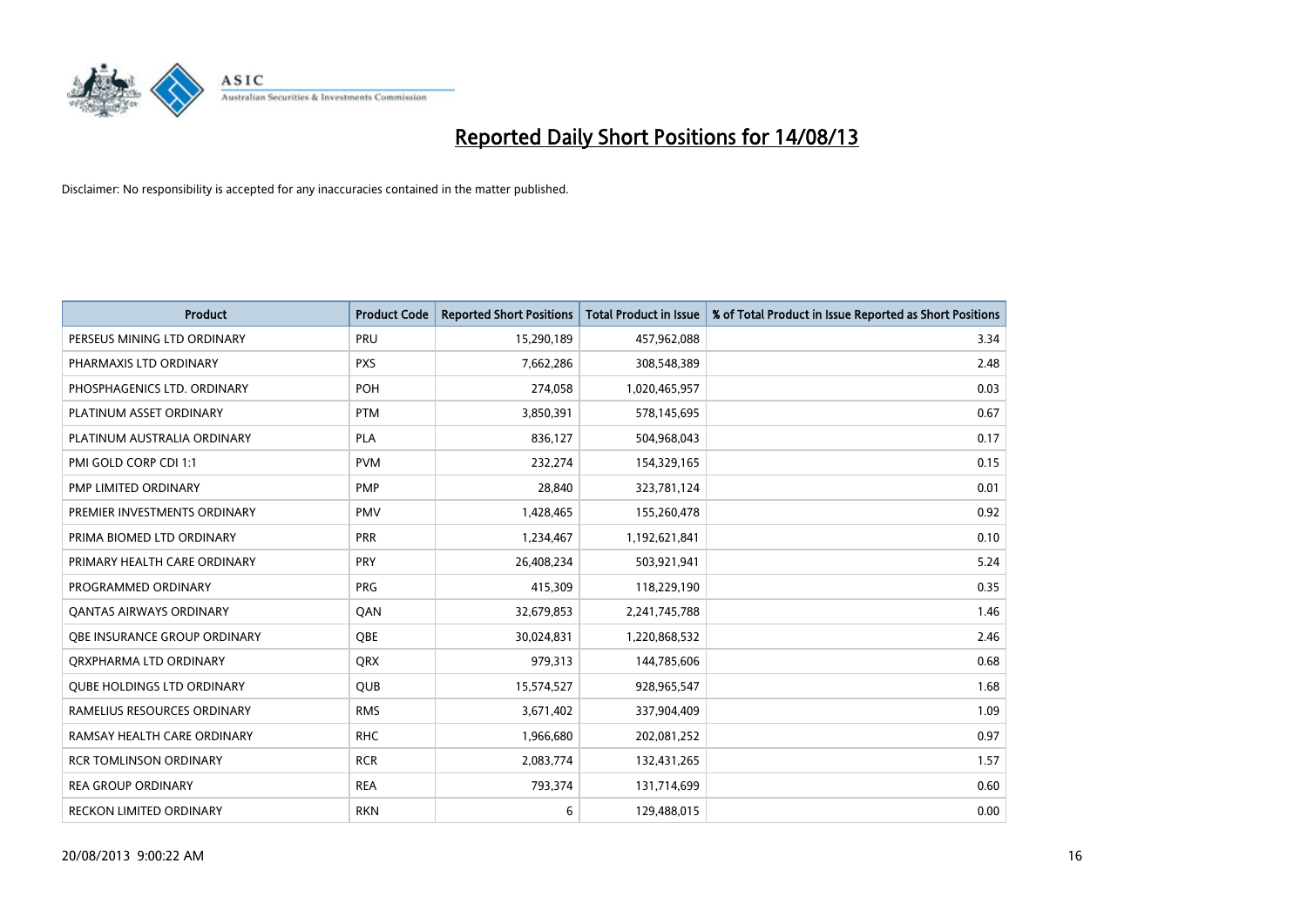

| <b>Product</b>                      | <b>Product Code</b> | <b>Reported Short Positions</b> | <b>Total Product in Issue</b> | % of Total Product in Issue Reported as Short Positions |
|-------------------------------------|---------------------|---------------------------------|-------------------------------|---------------------------------------------------------|
| <b>RED 5 LIMITED ORDINARY</b>       | <b>RED</b>          | 1,148,808                       | 135,488,008                   | 0.85                                                    |
| <b>RED FORK ENERGY ORDINARY</b>     | <b>RFE</b>          | 4,347,069                       | 446,551,719                   | 0.97                                                    |
| REDBANK ENERGY LTD ORDINARY         | AEJ                 | 13                              | 786,287                       | 0.00                                                    |
| REECE AUSTRALIA LTD. ORDINARY       | <b>REH</b>          | 331                             | 99,600,000                    | 0.00                                                    |
| REED RESOURCES LTD ORDINARY         | <b>RDR</b>          | 1,015                           | 521,897,064                   | 0.00                                                    |
| <b>REGIS RESOURCES ORDINARY</b>     | <b>RRL</b>          | 7,892,659                       | 477,447,099                   | 1.65                                                    |
| RESMED INC CDI 10:1                 | <b>RMD</b>          | 9,571,709                       | 1,556,242,300                 | 0.62                                                    |
| RESOLUTE MINING ORDINARY            | <b>RSG</b>          | 2,761,949                       | 640,994,224                   | 0.43                                                    |
| RESOURCE EQUIP LTD ORDINARY         | <b>RQL</b>          | 673                             | 249,065,471                   | 0.00                                                    |
| <b>RESOURCE GENERATION ORDINARY</b> | <b>RES</b>          | 174,300                         | 332,234,604                   | 0.05                                                    |
| RETAIL FOOD GROUP ORDINARY          | <b>RFG</b>          | 2,656,077                       | 130,301,190                   | 2.04                                                    |
| REX MINERALS LIMITED ORDINARY       | <b>RXM</b>          | 2,205,932                       | 188,907,284                   | 1.17                                                    |
| <b>RIALTO ENERGY ORDINARY</b>       | <b>RIA</b>          | 41                              | 786,649,489                   | 0.00                                                    |
| <b>RIDLEY CORPORATION ORDINARY</b>  | <b>RIC</b>          | 646,092                         | 307,817,071                   | 0.21                                                    |
| RIO TINTO LIMITED ORDINARY          | <b>RIO</b>          | 7,221,620                       | 435,758,720                   | 1.66                                                    |
| ROBUST RESOURCES ORDINARY           | <b>ROL</b>          | 244                             | 89,086,035                    | 0.00                                                    |
| ROC OIL COMPANY ORDINARY            | <b>ROC</b>          | 1,858,552                       | 683,235,552                   | 0.27                                                    |
| SAI GLOBAL LIMITED ORDINARY         | SAI                 | 11,564,847                      | 209,466,179                   | 5.52                                                    |
| SALMAT LIMITED ORDINARY             | <b>SLM</b>          | 40,230                          | 159,812,799                   | 0.03                                                    |
| SANDFIRE RESOURCES ORDINARY         | <b>SFR</b>          | 3,898,930                       | 155,640,968                   | 2.51                                                    |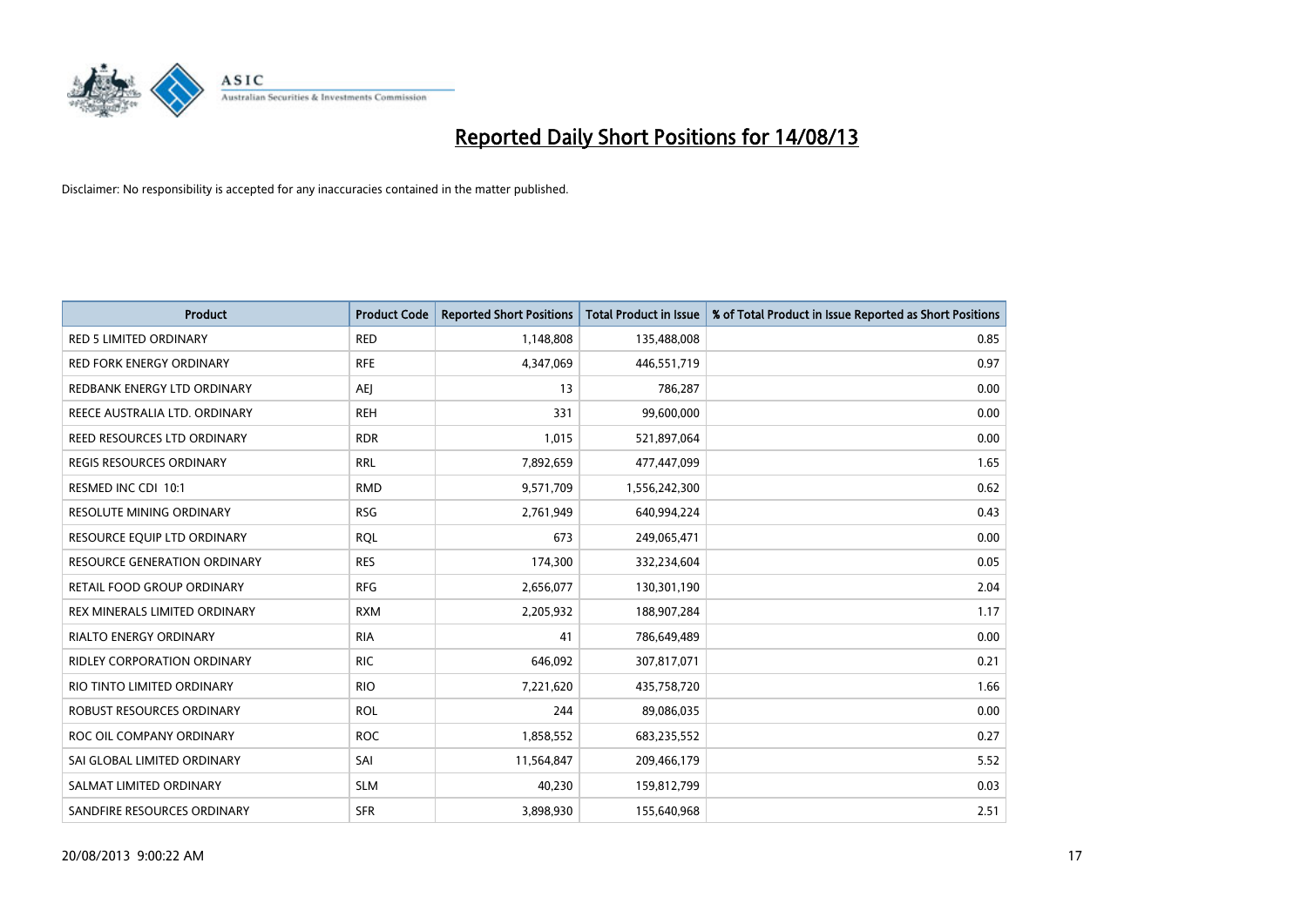

| <b>Product</b>                           | <b>Product Code</b> | <b>Reported Short Positions</b> | <b>Total Product in Issue</b> | % of Total Product in Issue Reported as Short Positions |
|------------------------------------------|---------------------|---------------------------------|-------------------------------|---------------------------------------------------------|
| SANTANA MINERALS LTD ORDINARY            | SMI                 | 488,715                         | 97,725,799                    | 0.50                                                    |
| SANTOS LTD ORDINARY                      | <b>STO</b>          | 5,983,694                       | 965,619,351                   | 0.62                                                    |
| SARACEN MINERAL ORDINARY                 | <b>SAR</b>          | 16,390,900                      | 595,263,186                   | 2.75                                                    |
| SCA PROPERTY GROUP STAPLED SECURITIES    | <b>SCP</b>          | 35,949,837                      | 642,417,140                   | 5.60                                                    |
| SEDGMAN LIMITED ORDINARY                 | <b>SDM</b>          | 634,890                         | 220,368,310                   | 0.29                                                    |
| SEEK LIMITED ORDINARY                    | <b>SEK</b>          | 18,890,543                      | 337,833,019                   | 5.59                                                    |
| SELECT HARVESTS ORDINARY                 | <b>SHV</b>          | 29,444                          | 57,462,851                    | 0.05                                                    |
| SENEX ENERGY LIMITED ORDINARY            | SXY                 | 4,643,624                       | 1,141,310,350                 | 0.41                                                    |
| SERVCORP LIMITED ORDINARY                | SRV                 | 7,676                           | 98,432,275                    | 0.01                                                    |
| SERVICE STREAM ORDINARY                  | <b>SSM</b>          | 96,848                          | 283,418,867                   | 0.03                                                    |
| SEVEN GROUP HOLDINGS ORDINARY            | <b>SVW</b>          | 5,141,697                       | 308,160,281                   | 1.67                                                    |
| SEVEN WEST MEDIA LTD ORDINARY            | <b>SWM</b>          | 4,681,622                       | 999,160,872                   | 0.47                                                    |
| SIGMA PHARMACEUTICAL ORDINARY            | <b>SIP</b>          | 5,480,720                       | 1,135,152,441                 | 0.48                                                    |
| SILEX SYSTEMS ORDINARY                   | <b>SLX</b>          | 2,045,361                       | 170,249,150                   | 1.20                                                    |
| SILVER CHEF LIMITED ORDINARY             | SIV                 | 49,562                          | 28,762,745                    | 0.17                                                    |
| SILVER LAKE RESOURCE ORDINARY            | <b>SLR</b>          | 11,303,281                      | 379,048,750                   | 2.98                                                    |
| SIMS METAL MGMT LTD ORDINARY             | SGM                 | 9,863,981                       | 204,314,281                   | 4.83                                                    |
| SINGAPORE TELECOMM. CHESS DEPOSITARY INT | SGT                 | 5,897,453                       | 187,523,486                   | 3.14                                                    |
| SIRIUS RESOURCES NL ORDINARY             | <b>SIR</b>          | 4,327,895                       | 227,020,167                   | 1.91                                                    |
| SIRTEX MEDICAL ORDINARY                  | <b>SRX</b>          | 61,459                          | 56,079,887                    | 0.11                                                    |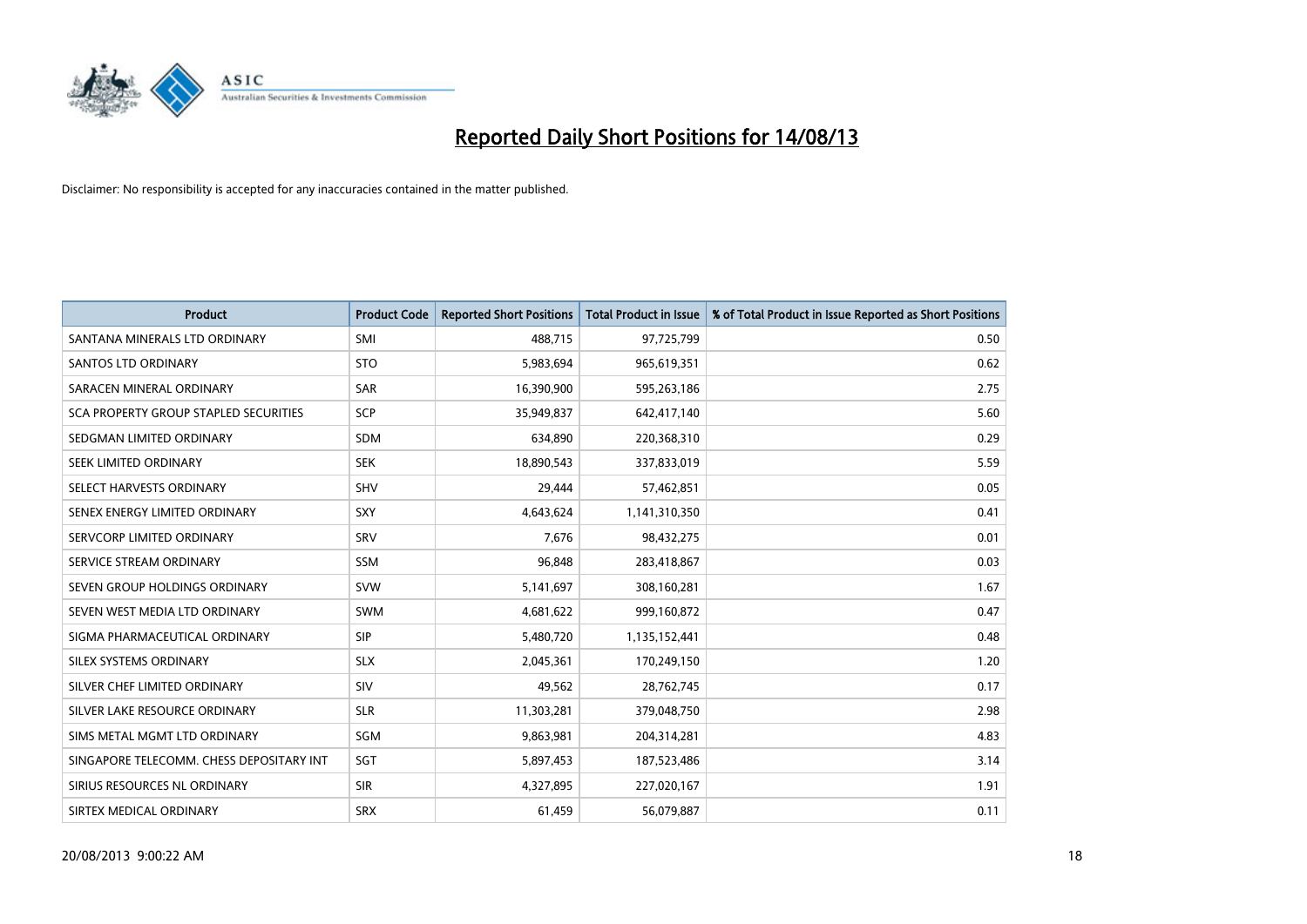

| <b>Product</b>                           | <b>Product Code</b> | <b>Reported Short Positions</b> | <b>Total Product in Issue</b> | % of Total Product in Issue Reported as Short Positions |
|------------------------------------------|---------------------|---------------------------------|-------------------------------|---------------------------------------------------------|
| SKILLED GROUP LTD ORDINARY               | <b>SKE</b>          | 5,062,949                       | 233,533,526                   | 2.17                                                    |
| SKYCITY ENT GRP LTD ORDINARY             | <b>SKC</b>          | 162,665                         | 576,958,340                   | 0.03                                                    |
| <b>SLATER &amp; GORDON ORDINARY</b>      | SGH                 | 13,942                          | 196,809,265                   | 0.01                                                    |
| SMS MANAGEMENT, ORDINARY                 | <b>SMX</b>          | 1,624,886                       | 69,919,865                    | 2.32                                                    |
| SONIC HEALTHCARE ORDINARY                | SHL                 | 8,595,293                       | 397,205,681                   | 2.16                                                    |
| SOUL PATTINSON (W.H) ORDINARY            | SOL                 | 74,415                          | 239,395,320                   | 0.03                                                    |
| SP AUSNET STAPLED SECURITIES             | SPN                 | 35,256,552                      | 3,376,325,523                 | 1.04                                                    |
| SPARK INFRASTRUCTURE STAPLED NOTE & UNIT | SKI                 | 55,652,546                      | 1,326,734,264                 | 4.19                                                    |
| SPDR 200 FUND ETF UNITS                  | <b>STW</b>          | 80,772                          | 45,278,688                    | 0.18                                                    |
| SPECIALTY FASHION ORDINARY               | SFH                 | 60,706                          | 192,236,121                   | 0.03                                                    |
| ST BARBARA LIMITED ORDINARY              | <b>SBM</b>          | 27,263,572                      | 488,074,077                   | 5.59                                                    |
| STARPHARMA HOLDINGS ORDINARY             | SPL                 | 15,786,303                      | 283,864,948                   | 5.56                                                    |
| STEADFAST GROUP LTD ORDINARY             | <b>SDF</b>          | 13,081,446                      | 500,873,408                   | 2.61                                                    |
| STHN CROSS MEDIA ORDINARY                | SXL                 | 7,865,306                       | 704,858,524                   | 1.12                                                    |
| STOCKLAND UNITS/ORD STAPLED              | SGP                 | 8,352,875                       | 2,305,750,747                 | 0.36                                                    |
| STRAITS RES LTD. ORDINARY                | SRQ                 | 31,522                          | 1,164,150,159                 | 0.00                                                    |
| <b>STW COMMUNICATIONS ORDINARY</b>       | SGN                 | 1,194,960                       | 403,828,512                   | 0.30                                                    |
| SUNCORP GROUP LTD ORDINARY               | <b>SUN</b>          | 3,638,579                       | 1,286,600,980                 | 0.28                                                    |
| SUNDANCE ENERGY ORDINARY                 | <b>SEA</b>          | 422,665                         | 462,611,982                   | 0.09                                                    |
| SUNDANCE RESOURCES ORDINARY              | <b>SDL</b>          | 50,970,124                      | 3,072,110,985                 | 1.66                                                    |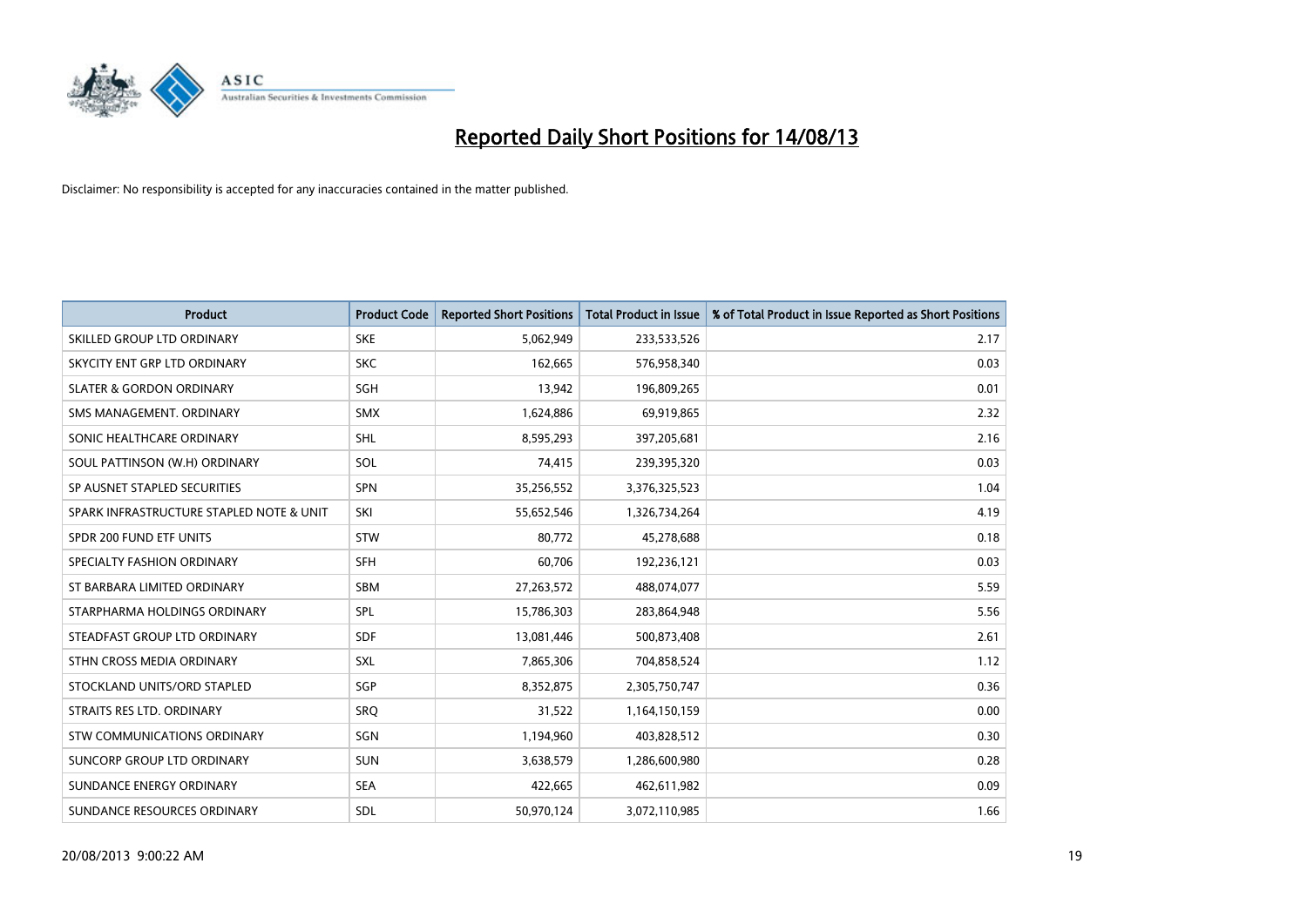

| <b>Product</b>                       | <b>Product Code</b> | <b>Reported Short Positions</b> | <b>Total Product in Issue</b> | % of Total Product in Issue Reported as Short Positions |
|--------------------------------------|---------------------|---------------------------------|-------------------------------|---------------------------------------------------------|
| SUNLAND GROUP LTD ORDINARY           | <b>SDG</b>          | 50,527                          | 181,710,087                   | 0.03                                                    |
| SUPER RET REP LTD ORDINARY           | SUL                 | 982,137                         | 196,472,811                   | 0.50                                                    |
| SYD AIRPORT STAPLED US PROHIBIT.     | SYD                 | 16,755,964                      | 1,861,210,782                 | 0.90                                                    |
| SYRAH RESOURCES ORDINARY             | <b>SYR</b>          | 1,012,635                       | 147,867,623                   | 0.68                                                    |
| TABCORP HOLDINGS LTD ORDINARY        | <b>TAH</b>          | 18,456,119                      | 744,885,690                   | 2.48                                                    |
| TANAMI GOLD NL ORDINARY              | <b>TAM</b>          | 41                              | 587,548,523                   | 0.00                                                    |
| TAP OIL LIMITED ORDINARY             | <b>TAP</b>          | 288,503                         | 241,608,606                   | 0.12                                                    |
| TASSAL GROUP LIMITED ORDINARY        | <b>TGR</b>          | 160,975                         | 146,304,404                   | 0.11                                                    |
| <b>TATTS GROUP LTD ORDINARY</b>      | <b>TTS</b>          | 15,204,854                      | 1,402,708,406                 | 1.08                                                    |
| <b>TECHNOLOGY ONE ORDINARY</b>       | <b>TNE</b>          | 739                             | 307,245,955                   | 0.00                                                    |
| TELECOM CORPORATION ORDINARY         | <b>TEL</b>          | 6,378,695                       | 1,817,088,869                 | 0.35                                                    |
| <b>TELSTRA CORPORATION, ORDINARY</b> | <b>TLS</b>          | 22,342,882                      | 12,443,074,357                | 0.18                                                    |
| TEN NETWORK HOLDINGS ORDINARY        | <b>TEN</b>          | 132,353,471                     | 2,586,970,845                 | 5.12                                                    |
| TERANGA GOLD CORP CDI 1:1            | <b>TGZ</b>          | 599,288                         | 174,491,981                   | 0.34                                                    |
| THE REJECT SHOP ORDINARY             | <b>TRS</b>          | 1,911,833                       | 28,826,248                    | 6.63                                                    |
| THORN GROUP LIMITED ORDINARY         | <b>TGA</b>          | 56,113                          | 148,897,155                   | 0.04                                                    |
| TIGER RESOURCES ORDINARY             | <b>TGS</b>          | 1,044,480                       | 674,770,269                   | 0.15                                                    |
| TOLL HOLDINGS LTD ORDINARY           | <b>TOL</b>          | 29,972,386                      | 717,133,875                   | 4.18                                                    |
| TOX FREE SOLUTIONS ORDINARY          | <b>TOX</b>          | 1,788,643                       | 132,519,859                   | 1.35                                                    |
| TPG TELECOM LIMITED ORDINARY         | <b>TPM</b>          | 1,206,731                       | 793,808,141                   | 0.15                                                    |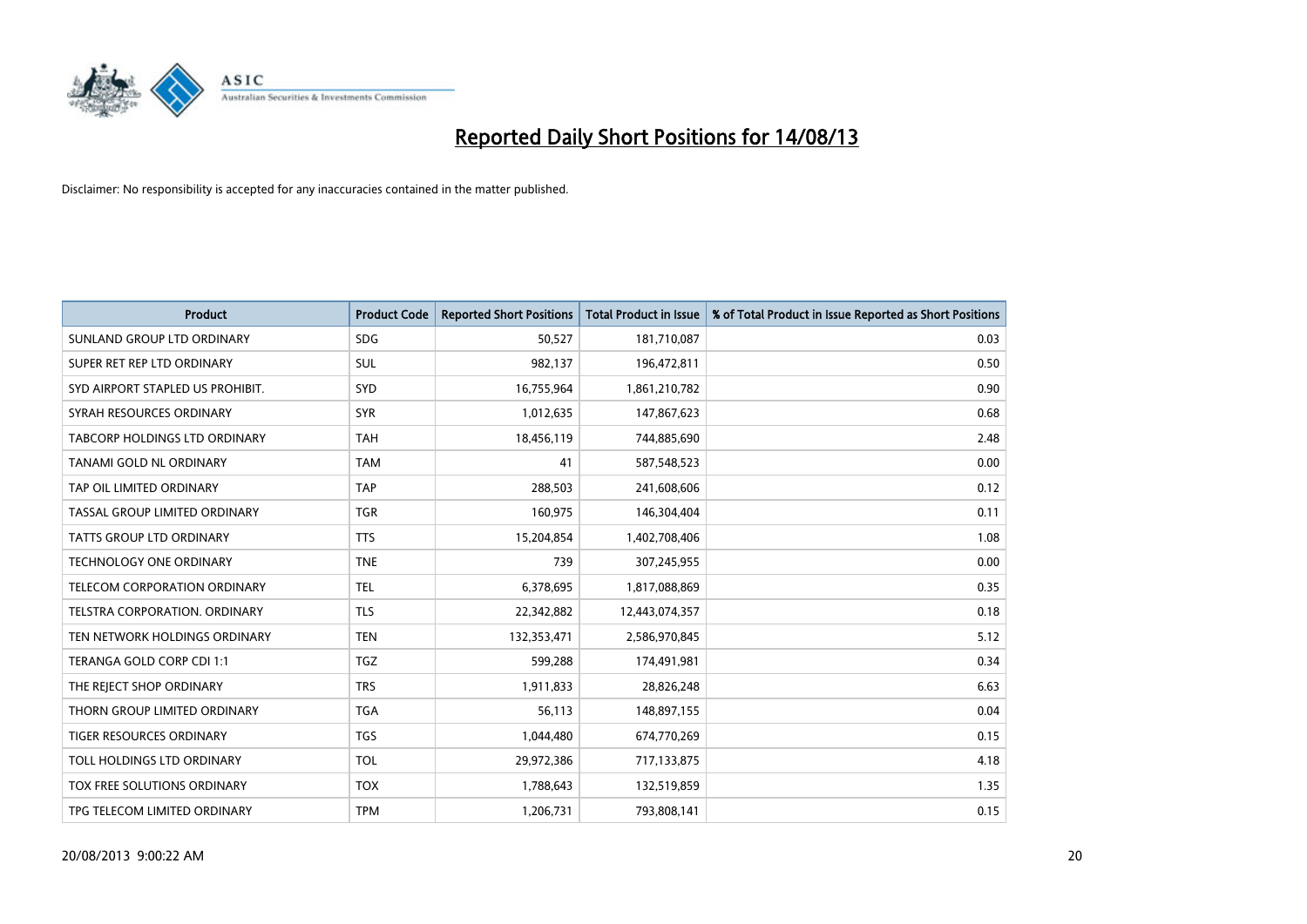

| <b>Product</b>                         | <b>Product Code</b> | <b>Reported Short Positions</b> | <b>Total Product in Issue</b> | % of Total Product in Issue Reported as Short Positions |
|----------------------------------------|---------------------|---------------------------------|-------------------------------|---------------------------------------------------------|
| <b>TRADE ME GROUP ORDINARY</b>         | <b>TME</b>          | 319,608                         | 396,017,568                   | 0.08                                                    |
| TRANSFIELD SERVICES ORDINARY           | <b>TSE</b>          | 31,118,640                      | 512,457,716                   | 6.07                                                    |
| TRANSPACIFIC INDUST. ORDINARY          | <b>TPI</b>          | 10,112,119                      | 1,578,563,490                 | 0.64                                                    |
| TRANSURBAN GROUP TRIPLE STAPLED SEC.   | <b>TCL</b>          | 1,928,776                       | 1,481,594,818                 | 0.13                                                    |
| TREASURY WINE ESTATE ORDINARY          | <b>TWE</b>          | 22,068,110                      | 647,227,144                   | 3.41                                                    |
| TROY RESOURCES LTD ORDINARY            | <b>TRY</b>          | 691,078                         | 164,568,698                   | 0.42                                                    |
| TWENTY-FIRST FOX INC A NON-VOTING CDI  | <b>FOXLV</b>        | 1,400,386                       | 1,623,548,480                 | 0.09                                                    |
| TWENTY-FIRST FOX INC B VOTING CDI      | <b>FOX</b>          | 614,641                         | 1,112,242,654                 | 0.06                                                    |
| UGL LIMITED ORDINARY                   | UGL                 | 17,031,754                      | 166,511,240                   | 10.23                                                   |
| UNILIFE CORPORATION CDI 6:1            | <b>UNS</b>          | 674                             | 273,146,346                   | 0.00                                                    |
| UXC LIMITED ORDINARY                   | <b>UXC</b>          | 122,269                         | 308,906,770                   | 0.04                                                    |
| <b>VIRGIN AUS HLDG LTD ORDINARY</b>    | VAH                 | 89,072,171                      | 2,581,231,776                 | 3.45                                                    |
| <b>VIRTUS HEALTH LTD ORDINARY</b>      | <b>VRT</b>          | 330,491                         | 79,536,601                    | 0.42                                                    |
| <b>VOCUS COMMS LTD ORDINARY</b>        | VOC                 | 50,559                          | 78,546,557                    | 0.06                                                    |
| <b>WDS LIMITED ORDINARY</b>            | <b>WDS</b>          | 7                               | 144,740,614                   | 0.00                                                    |
| <b>WEBIET LIMITED ORDINARY</b>         | <b>WEB</b>          | 1,269,094                       | 79,397,959                    | 1.60                                                    |
| WESFARMERS LIMITED ORDINARY            | <b>WES</b>          | 25,091,260                      | 1,006,674,601                 | 2.49                                                    |
| WESFARMERS LIMITED PARTIALLY PROTECTED | <b>WESN</b>         | 115,916                         | 150,518,997                   | 0.08                                                    |
| WESTERN AREAS LTD ORDINARY             | <b>WSA</b>          | 20,309,106                      | 196,843,803                   | 10.32                                                   |
| WESTERN DESERT RES. ORDINARY           | <b>WDR</b>          | 2,726,586                       | 392,493,317                   | 0.69                                                    |